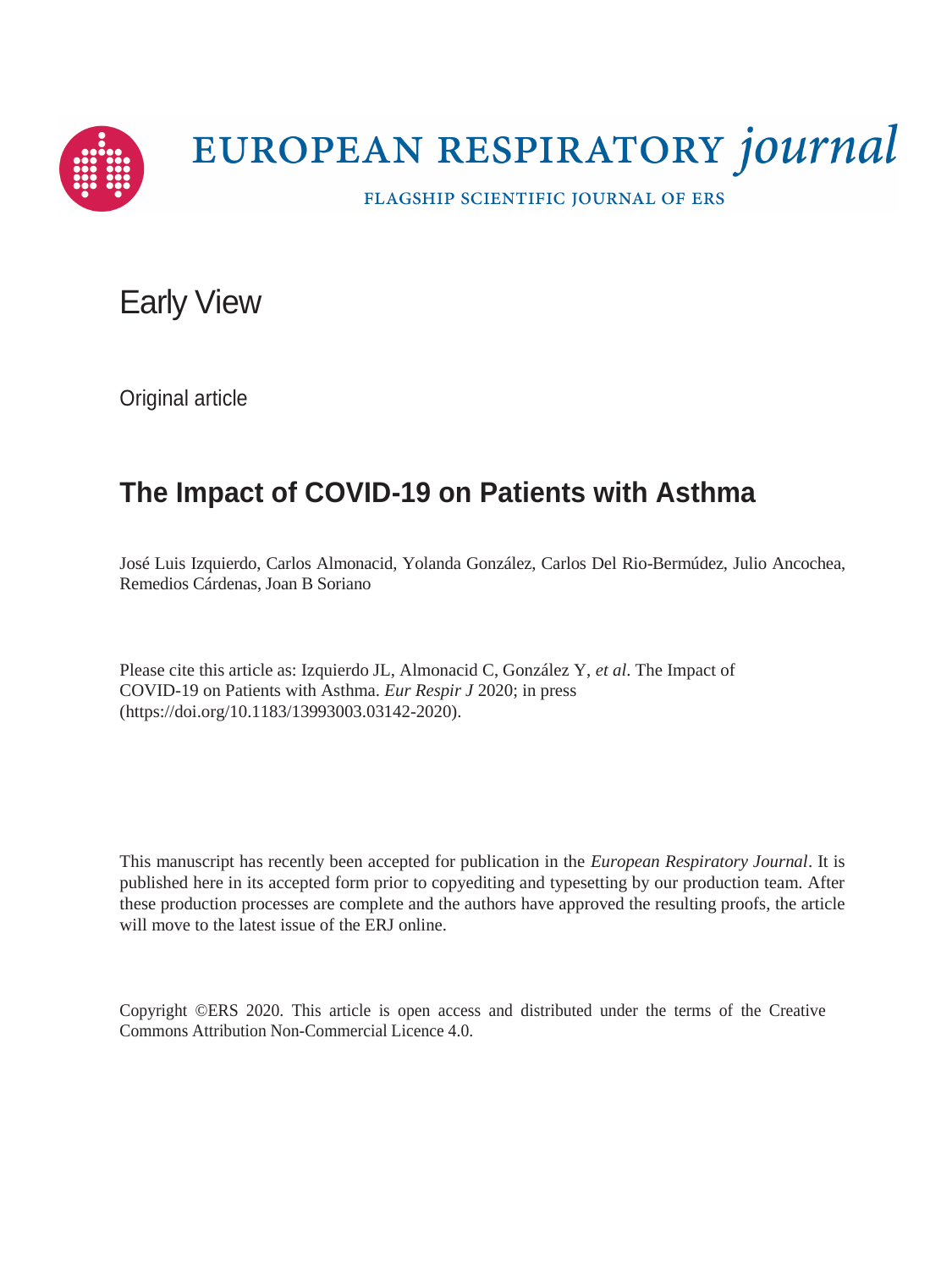### **THE IMPACT OF COVID-19 ON PATIENTS WITH ASTHMA**

## **José Luis Izquierdo (1,2), Carlos Almonacid (2,3) , Yolanda González (4) , Carlos Del Rio-Bermúdez (4)** , **Julio Ancochea (5,6,7), Remedios Cárdenas (8) , and Joan B Soriano (5,6,7)**

<sup>1</sup> Respiratory Medicine. University Hospital of Guadalajara, Guadalajara

<sup>2</sup> Department of Medicine and Medical Specialties. University of Alcalá, Madrid

<sup>3</sup> Respiratory Medicine. University Hospital Ramón y Caial, Madrid

<sup>4</sup> Savana Medica

<sup>5</sup> Respiratory Medicine. Hospital Universitario de La Princesa, Madrid

<sup>6</sup> Universidad Autónoma de Madrid. Madrid

<sup>7</sup> Respiratory Diseases Networking Biomedical Research Centre (CIBERES). Institute of Health Carlos III (ISCIII), Madrid

<sup>8</sup> Allergy. University Hospital of Guadalajara, Guadalajara

All in Spain

#### **Address for correspondence:**

Dr. Joan B Soriano Servicio de Neumología Hospital Universitario de la Princesa-UAM Diego de León 62, 28005-Madrid, Spain Email: **[jbsoriano2@gmail.com](mailto:jbsoriano2@gmail.com)** Cellular: +34 618867769

**Funding**. Grant COVID-19 UAH 2019/00003/016/001/005 from the University of Alcalá (Spain).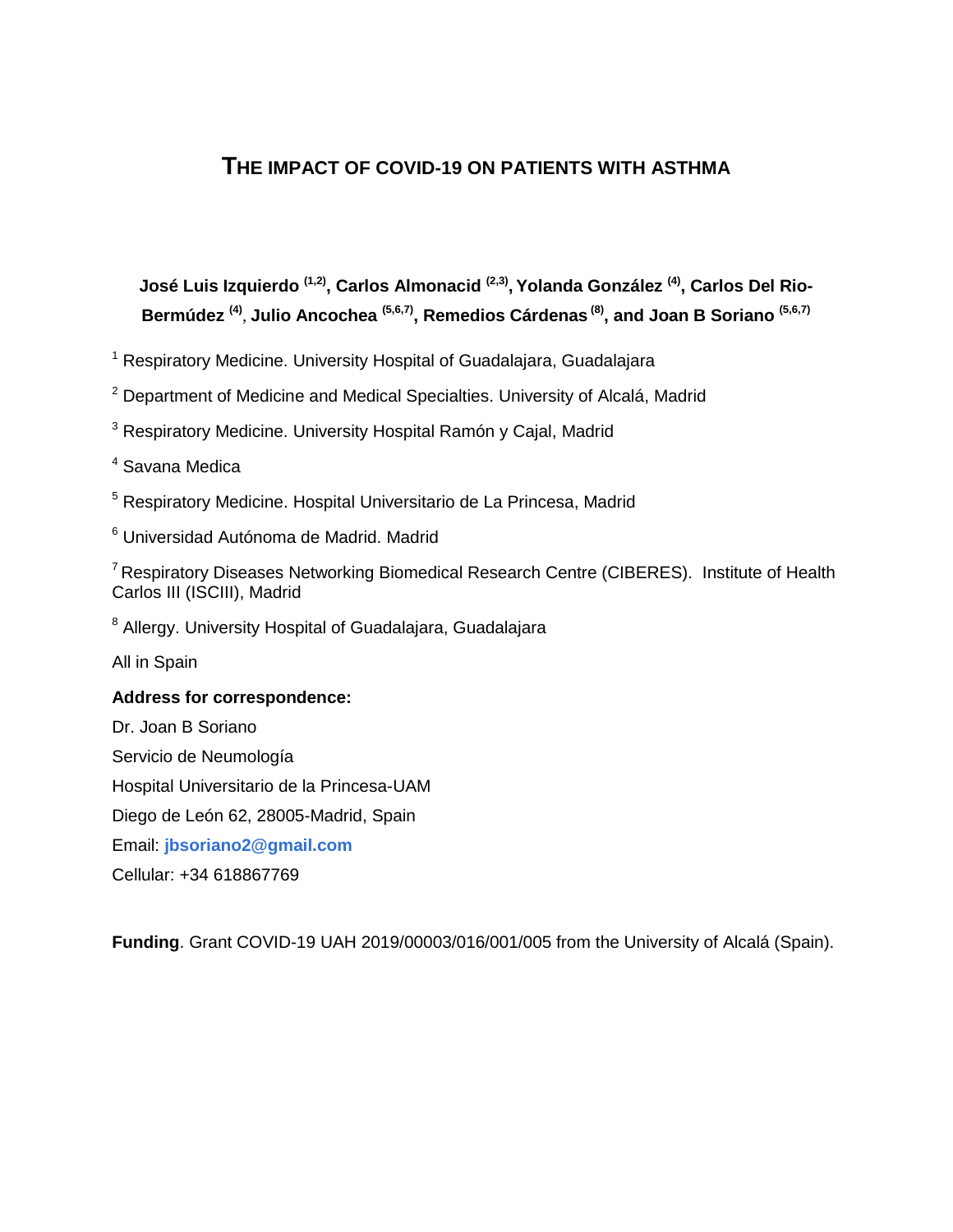#### **ABSTRACT**

**Background:** An association between the severity of COVID-19 and the presence of certain chronic conditions has been suggested. However, unlike influenza and other viruses, the disease burden in patients with asthma has been less evident.

**Objective:** To understand the impact of COVID-19 in patients with asthma.

**Methods**: Using big data analytics and artificial intelligence through the SAVANA *Manager*® clinical platform, we analyzed clinical data from patients with asthma from January  $1<sup>st</sup>$  to May 10th, 2020.

**Results**: Out of 71,182 patients with asthma, 1,006 (1.41%) suffered from COVID-19. Compared to asthmatic individuals without COVID-19, patients with asthma and COVID-19 were significantly older (55 vs. 42 years), predominantly female (66% vs. 59%), smoked more frequently, and had higher prevalence of hypertension, dyslipidemias, diabetes, and obesity. Allergy-related factors such as rhinitis and eczema were less common in asthmatic patients with COVID-19 (*P* < .001). Higher prevalence of these comorbidities was also observed in patients with COVID-19 who required hospital admission. The use of inhaled corticosteroids (ICS) was lower in patients who required hospitalization due to COVID-19, as compared to nonhospitalized patients (48.3% vs. 61.5%; OR: 0.58: 95% CI 0.44 - 0.77). Although patients treated with biologics (n = 865; 1.21%) showed increased severity and more comorbidities at the ENT level, COVID-19-related hospitalizations in these patients were relatively low (0.23%).

**Conclusion**: Patients with asthma and COVID-19 were older and at increased risk due to comorbidity-related factors. ICS and biologics are generally safe and may be associated with a protective effect against severe COVID-19 infection.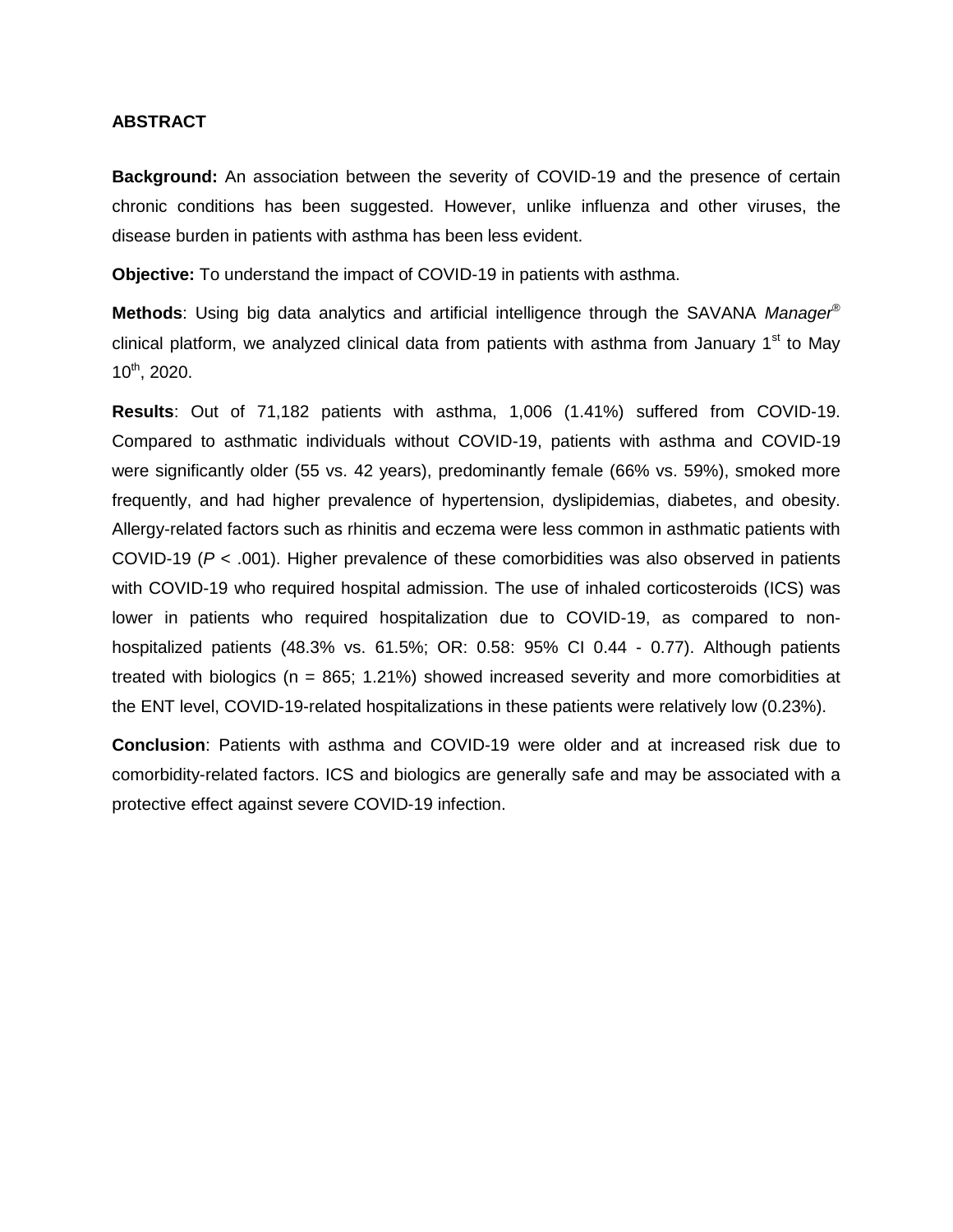#### **INTRODUCTION**

Asthma remains a global major challenge for public health. Affecting approximately 272 million people of all ages (4.5% of adults aged 18-50), it is one of the most common chronic disorders worldwide (1,2). In the United States, it has been estimated that up to 12 million people experience an acute exacerbation of asthma ever year; a quarter of these require hospitalization (3). In Europe, asthma ranks  $14<sup>th</sup>$  in terms of duration and associated disability and leads to an estimated cost of EUR 25 billion per year (4). Although 5% of adults and 10% of children have asthma in Spain, it has been estimated that up to 50% of patients remain undiagnosed. Indeed, 8.6% of adults (aged 18-70) and 14% of children show asthma-related symptoms, dyspnea and cough being the most frequent (4,5). Crucially, between 60% and 70% of patients with asthma in Spain are not properly controlled (6, 7). This is critical since patients with uncontrolled asthma may generate ten times as much direct and indirect costs than controlled patients (1), and both viral infections and virus-induced exacerbations (i.e., rhinovirus) influence asthma control (8).

Asthma severity and asthma control are two separate yet interlinked domains in all patients. Worsening symptoms and asthma exacerbations are associated with treatment-related variables (e.g., inappropriate treatment, lack of adherence, overtreatment, side effects, etc.) or with the presence of underlying risk factors (6, 7, 9), most notably viral respiratory infection. Asthma exacerbations caused by respiratory infections or other conditions have a negative impact on the patient's health status and lead to worse prognosis (10).

COVID-19 is the disease caused by the severe acute respiratory syndrome coronavirus 2 (SARS-CoV-2). Clinically, the severity of COVID-19 can vary from mild to very severe, causing mortality in some patients (11,12). The ongoing COVID-19 pandemic certainly represents a major challenge for health systems globally. Since the beginning of the pandemic, an association between COVID-19 severity and chronic medical conditions such as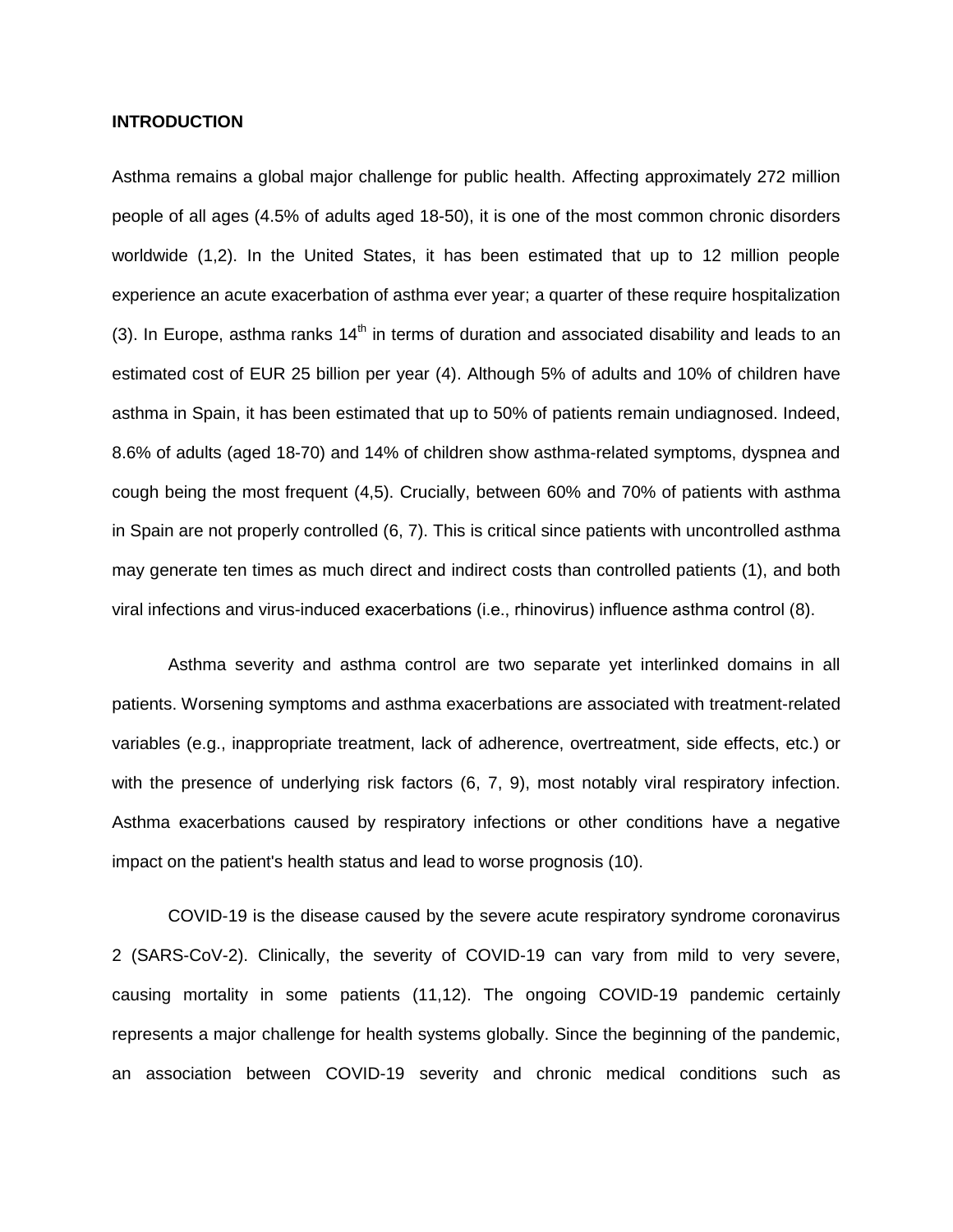cardiovascular disease, diabetes mellitus, and high blood pressure has been suggested. Unlike influenza and other seasonal viruses however, the impact of COVID-19 in patients with asthma has been less evident (13-16). On the other hand, the severity and mortality of COVID-19 has been strongly related with age. Although the virus can infect individuals of all ages, most severe cases to date have been described in adults 55 years and older, and in patients with the aforementioned comorbidities. In this age group, patients typically have more than one chronic condition, particularly endocrine-metabolic and cardiovascular diseases. With this background, it is imperative to characterize the clinical course of SARS-CoV-2 infection in patients with asthma and assess the impact of asthma and asthma-related comorbidities and treatment in COVID-19 related outcomes.

Emerging and rapidly evolving diseases such as COVID-19 are best understood using population-based registries containing real-world information (17). In this context, combining real-world data with big data analytics has the potential to increase our understanding of the effects of COVID-19 in patients with asthma and identify new strategies and management options for therapeutic intervention. A relevant data source with the above-mentioned characteristics is the clinical information contained in patients' electronic health records (EHR).

Using the clinical information captured in the EHRs of patients with asthma and COVID-19, here we aimed to *a)* describe the frequency and clinical characteristics of these patients and *b)* understand the clinical impact of COVID-19 on the clinical course of patients with asthma. To achieve the study objectives, we used big data analytics and artificial intelligence (AI) through the SAVANA *Manager*® clinical platform (18-19).

#### **METHODS**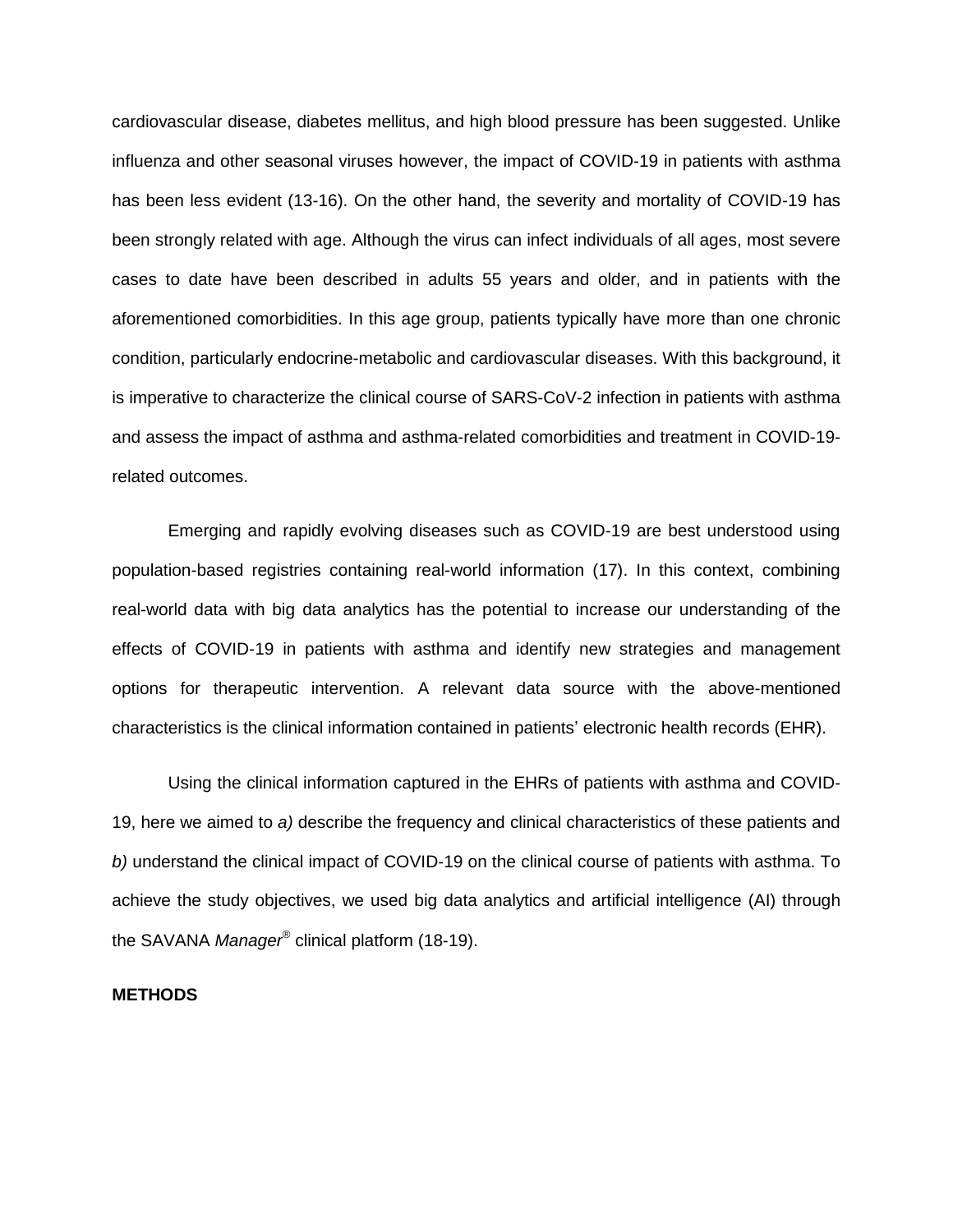This was a multi-center, non-interventional, retrospective study using free-text data captured in the EHRs of patients diagnosed of COVID-19. The study period was January 1, 2019 - May 10, 2020.

We followed the Strengthening the Reporting of Observational Studies in Epidemiology (STROBE) guidelines for reporting observational studies (20). The study was conducted in accordance with legal and regulatory requirements and followed research practices described in the ICH Guidelines for Good Clinical Practice, the Declaration of Helsinki in its latest edition, the Guidelines for Good Pharmacoepidemiology Practice (GPP), and local regulations. Given the retrospective and observational nature of the study, physicians' prescribing habits and patient assignment to a specific therapeutic strategy were solely determined by the physician, team, or hospital concerned. Likewise, a standard informed consent does not apply to this study. All actions towards data protection were taken in accordance with the European Data Protection authorities' code of good practice regarding big data projects and the European General Data Protection Regulation (GDPR). This study was approved by the Ethics and Research Committee of the University Hospital of Guadalajara (Spain).

Clinical data from a total of 2,034,921 patients with available EHRs in the region of Castilla La-Mancha (Spain) were explored. Data were collected from all available services, including inpatient and outpatient departments, emergency room, and primary care.

The information from EHRs was extracted with Natural Language Processing (NLP) and AI techniques using SAVANA *Manager*® , a powerful multilingual (natural language) engine for the analysis of free-text clinical information. This software can interpret any content included in electronic clinical records, regardless of the electronic system in which it operates. Importantly, this tool can capture numerical values and clinical notes and transform them into accessible variables, thus allowing for the reuse of the information captured in large-scale collections of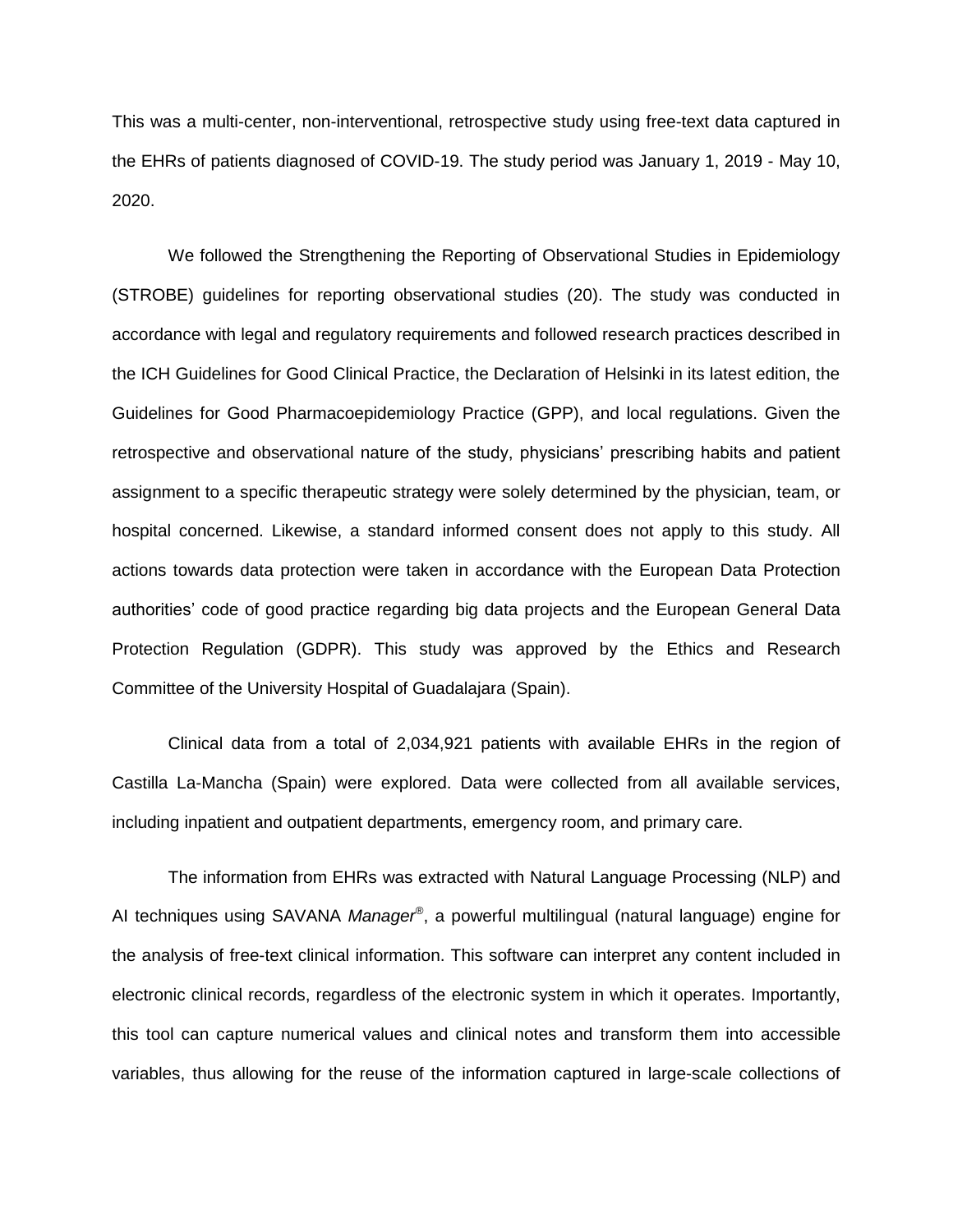clinical records (i.e., big data). The data extraction process has four distinct phases aimed at transferring and aggregating the data into the study database, namely *a)* Acquisition: data acquisition is the responsibility of the participating site, in close collaboration with SAVANA's Information Technology staff. In compliance with the EU GDPR, data were anonymized and transferred to SAVANA during this phase; *b)* Integration: In this phase, data were integrated into the database; *c)* NLP processing: SAVANA's *EHRead®* technology applied NLP techniques to analyze and extract the unstructured free-text information written in large amounts of EHRs. The NLP output is a synthetic patient database, as the software creates a patient database from scratch. This process ensures that this information is inaccessible and makes traceability to individual patients impossible; and *d)* Validation, consisting of a medical validation of the tool's output by doctors and researchers.

The terminology used by SAVANA is based on multiple sources such as SNOMED CT (21), which includes medical codes, concepts, synonyms, and definitions regarding symptoms, diagnoses, body structures, and substances commonly used in clinical documentation. Due to the novel methodological approach of this study, we complemented our clinical findings with the assessment of *EHRead*'s performance. This evaluation was aimed at verifying the system's accuracy in identifying records that contain mentions of asthma and COVID-19 and its related variables. For a comprehensive description of the evaluation procedure, see (19). Briefly, the annotations made by the medical experts were used to generate the gold standard to assess the performance of *EHRead*'s output; performance is calculated in terms of the standard metrics of accuracy (P), recall (R), and their harmonic mean F-score (22).

All statistical analyses were conducted using SPSS software (V25.0). Unless otherwise indicated, qualitative variables are expressed as absolute frequencies and percentages, while quantitative variables are expressed as means and standard deviations. For the assessment of statistical significance of numerical variables, we used independent samples Student's T-tests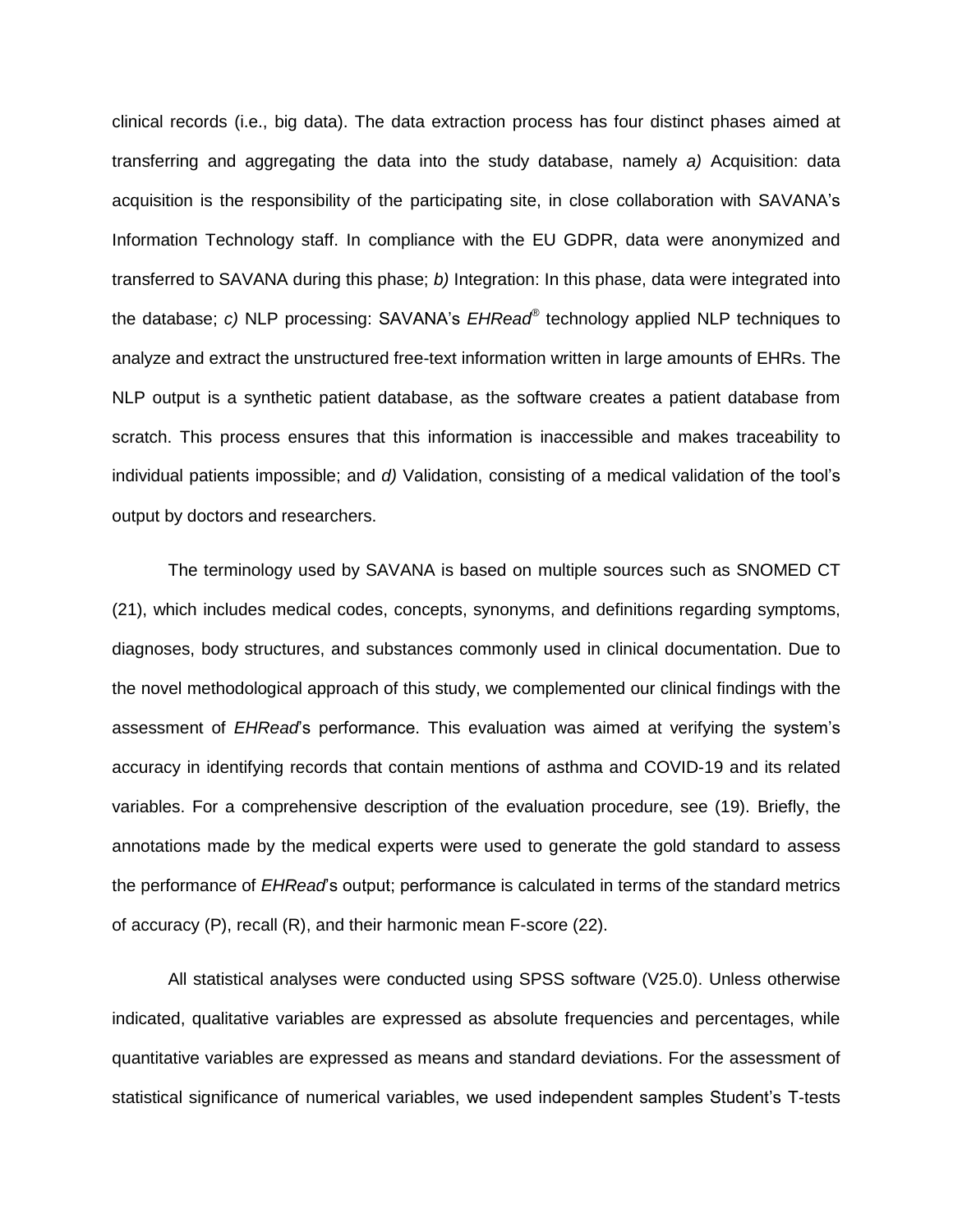or ANOVA. To measure the relative distribution of patients assigned to different categories of qualitative variables, we used Chi<sup>2</sup> tests. In all cases, a p value for statistical significance was set at 0.05.

#### **RESULTS**

We identified 71,182 patients with asthma during the study period (January 1, 2019 - May 10, 2020). The search terms used to identify patients with bronchial asthma are listed in **eTable 1**. For the linguistic evaluation of the variable 'asthma', we obtained Precision, Recall, and F-Scores of 0.88, 0.75, and 0.81, respectively; these metrics indicate that patients with asthma were properly identified within the target population. The patient flowchart for asthmatics with and without COVID-19 is depicted in **Figure 1.**

Patients' age (mean  $\pm$  SD) was 42  $\pm$  20 years; 59% of patients were women. Overall, 1,006 (1.41%) asthma patients were also diagnosed with COVID-19. *EHRead* identified COVID-19 with a Precision of 0,99, a Recall of 0,75, and a F-Score of 0,93; again, these results indicate that within our population with asthma, COVID-19 cases were accurately identified. COVID-19 diagnosis was confirmed by PCR in 61% of patients ( $n = 611$ ); in the remaining cases, and considering the epidemiological context of the pandemic in the study area between March and May 2020, diagnosis was based on rapid serological tests or clinical, radiological, and/or analytical evaluation, Notably, the percentage (95% CI) of patients diagnosed with COVID-19 in the population of patients with asthma  $(1.41\%; 1.33 - 1.50)$  was significantly higher than in the general population of Castilla La-Mancha (Spain) (0.86%; 0.85 – 0.87), *P* <.001.

Patients with asthma who also had a diagnosis of COVID-19 were older, predominantly women, and had higher prevalence rates of hypertension, dyslipidemia, diabetes, obesity, and smoking habits than asthmatic individuals without COVID-19 (all *P* <.05). By contrast, atopyrelated factors such as rhinitis or eczema were significantly more frequent in patients without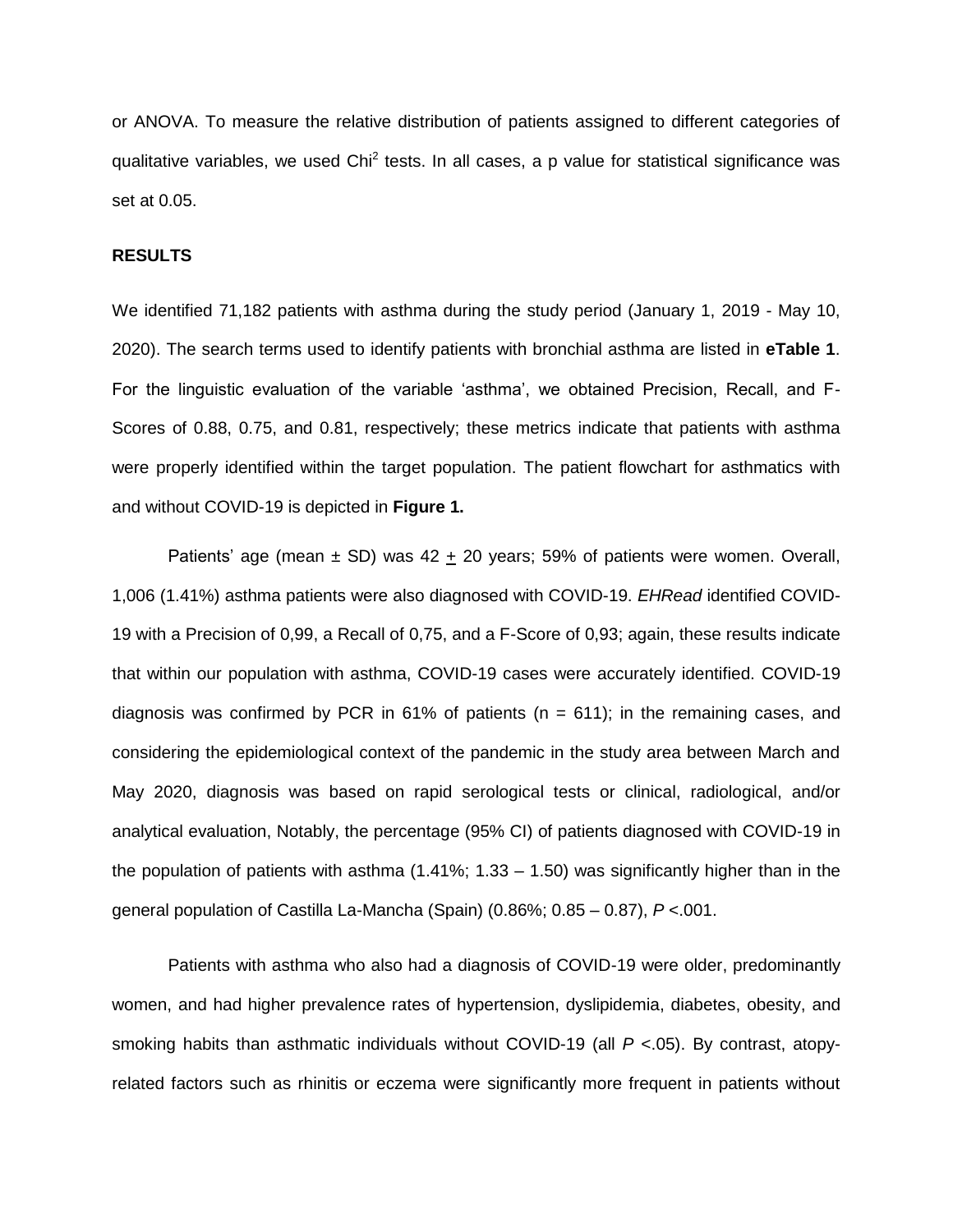COVID-19 (**Table 1**). The higher prevalence of hypertension, dyslipidemia, diabetes, and obesity was further confirmed in those patients requiring hospital admission, as compared with those who only required outpatient management (**Table 2**).

The proportion of patients with asthma using inhaled corticosteroids (ICS) was significantly lower in individuals requiring hospital admission (48.3% vs 61.5%) respectively, with an OR (95% CI) of 0.58 (0.44 - 0.77). The most common diagnosis in hospitalized patients was pneumonia (91% of patients;  $n = 239$ ), with great variability of radiological expression. Different diagnoses associated with respiratory failure but with normal lung radiology (data not shown) were found in  $9\%$  (n = 24) of patients.

Regardless of previous ICS or bronchodilator use, a total of 865 (1.21%) patients in the study population of 71,182 asthmatics were being treated with biologics (omalizumab,  $n = 641$ ; mepolizumab,  $n = 308$ ; benralizumab,  $n = 98$ , and reslizumab,  $n = 26$ ) during the study period, due to previous poor control of the disease (**Table 3**). Biologics-treated patients showed a high frequency of rhinitis and polyposis (50% in both cases), and a greater number of bronchospasm episodes before treatment onset with biologics. Of note, there were only 20 patients with asthma under treatment with biologics with confirmed diagnosis of COVID-19; of these, 2 (10%) patients were admitted to the hospital. Despite increased severity and comorbidity of symptoms at the ear, nose, and throat (ENT) level, the need for COVID-19-related hospital admission in biologics-treated patients with asthma was relatively marginal (0.23%; 95% CI: 0.03 – 0.83). This proportion significantly differs from the observed in both the general population and in the population of patients with asthma not being treated with biologics; in both cases 26% of patients required hospitalization due to COVID-19. Only one patient undergoing treatment with biologics died; he was a 52-year-old male with high blood pressure, diabetes mellitus, and dyslipidemia.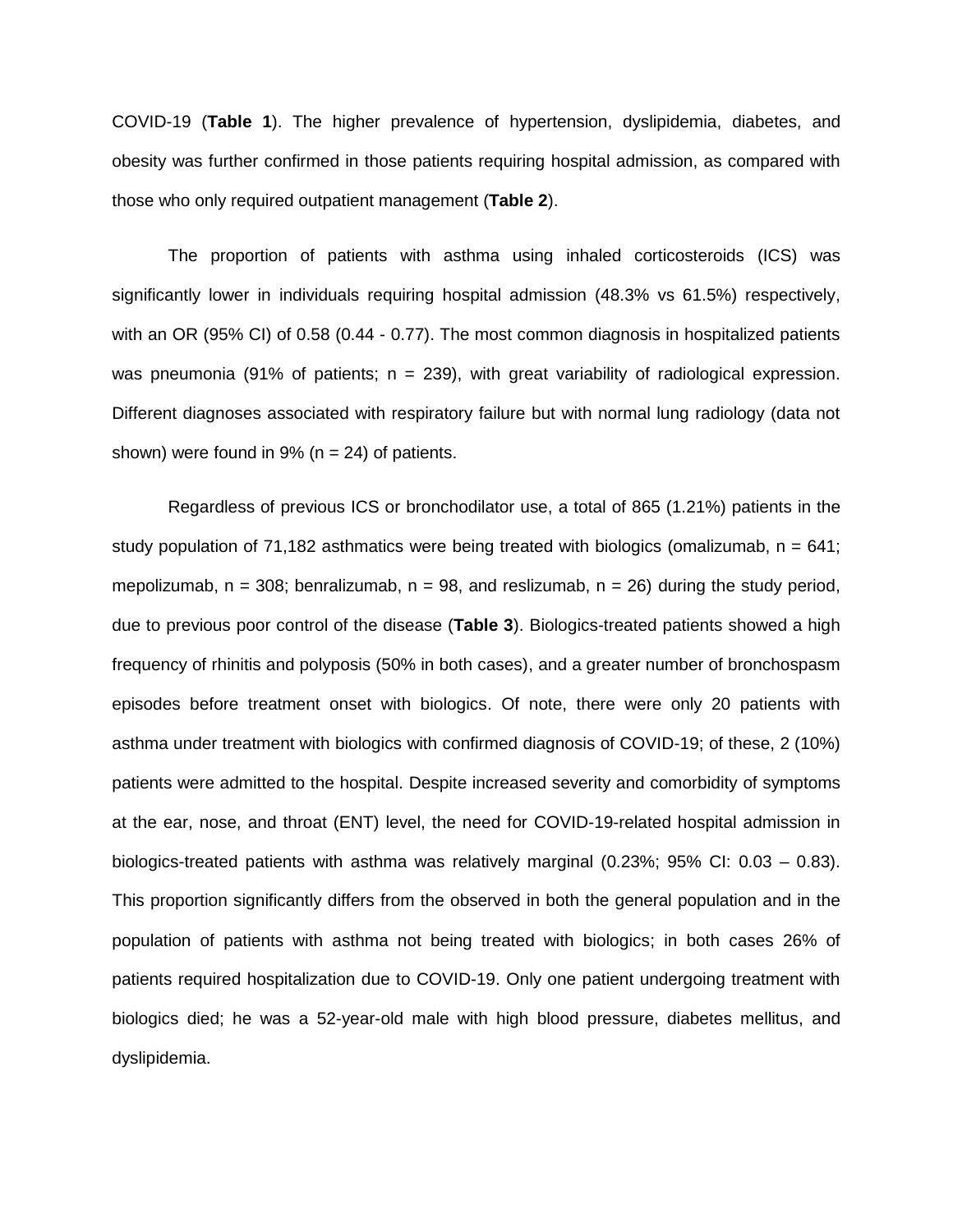Compared with information from patients with asthma available since January 2019, the data collected during the study period (January  $1<sup>st</sup>$  to May  $10<sup>th</sup>$ , 2020) show that COVID-19 significantly increased in-hospital mortality in this population (0.54% vs 2.29%), with an associated OR (95% CI) of 4.35 (2.84 - 6.66). For both periods, in-hospital mortality mainly affected elderly patients, with an average age  $(\pm SD)$  of 76  $(\pm 12)$  years in patients with both asthma and COVID-19, and 78 (±17) in COVID-19-free patients with asthma, *P* <.001); most of these patients were women in both study periods (61% and 71%, respectively, and had previously diagnosed comorbidities (**Table 4**). On the other hand, the age distribution (mean ± SD) of patients without asthma who died from COVID-19 was 79  $\pm$  11 years, and 63% (n = 296) of them were male.

#### **DISCUSSION**

The WHO declared the COVID-19 outbreak a global pandemic on March 11, 2020. Ever since, clinicians worldwide have been particularly concerned about the impact of patients' preexisting chronic conditions (particularly lung and cardiovascular diseases) on the course of this new disease. Whereas high blood pressure and diabetes have been closely associated with increased frequency of cases and severity of COVID-19, care-related data suggest that COVID-19 has not affected patients with asthma to nearly the same extent (15,23-25).

To shed light on this question, we have applied big data analytics and AI to analyze the clinical information of a large cohort of patients with asthma and COVID-19. Big data applications in healthcare (specifically the use of new technologies to manage and extract the complex data generated in large volumes of EHRs) is an inescapable reality (26). Crucially, most of the information contained in EHRs is found in an unstructured form (e.g., as free-text narratives or clinical notes). The use of big data analytics and cutting-edge methods in the realm of AI (i.e., NLP, machine learning) now allows for the extraction and analysis of this valuable information in real time. The software use in the present study enable the rapid evaluation of the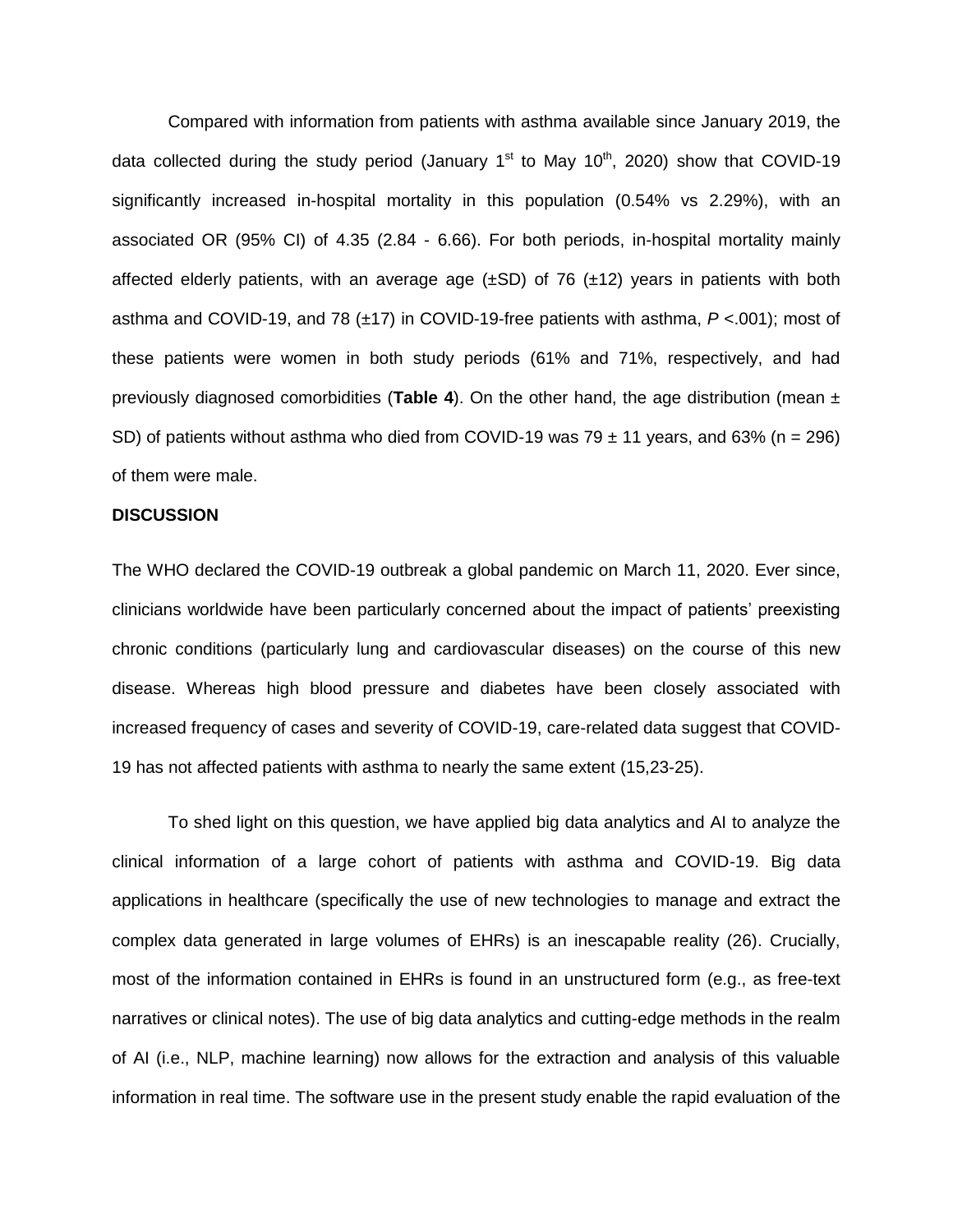main indicators of various clinical processes while avoiding the selection biases that occur in audit or case series studies, where only specialized centers and medical professionals participate in the study. Importantly, the Spanish Autonomous Community of Castilla-La Mancha has different features that optimize the use of this technology to analyze the clinical impact of COVID-19 on patients with asthma. First, this region has been one of the most affected by the pandemic in Spain, which in turn has been one of the most hard-hit countries in Europe. Second, it has a good EHR system, which has been standardized and is shared across all five provinces. Finally, the SAVANA *Manager®* tool is widely available in the region, allowing access to large amounts of clinical information (27).

In the present study, we analyzed clinical data from the largest population of asthma patients published to date (n = 71,182); 1,006 of these patients were diagnosed with COVID-19. The study period was January 1, 2019-May 10, 2020. Although the system allows us to analyze data from 2011 onwards, we selected this temporal cut-off to include asthmatic patients with updated follow-up information and with the active form of the disease.

The proportion of patients with both asthma and COVID-19 during the study period was 1.41%, which is markedly higher than the 0.86% observed in the general population. Although these data show a higher frequency of COVID-19 in patients with asthma, the manifestation of the disease in this clinical population was not particularly severe, with low rate of hospital admissions. In addition, this proportion is lower than the reported for patients with other chronic diseases. Some of the reasons that may explain this phenomenon include remission of seasonal influenza, lack of exposure to environmental factors, greater monitoring of hygiene measures during lockdown in these patients, the significant reduction in air pollution during this period, and/or better control of the disease by improving adherence to treatment due to fear of worsening symptomatology. This trend was already observed since the initial phases of the pandemic in patient populations with other respiratory diseases such as COPD (28).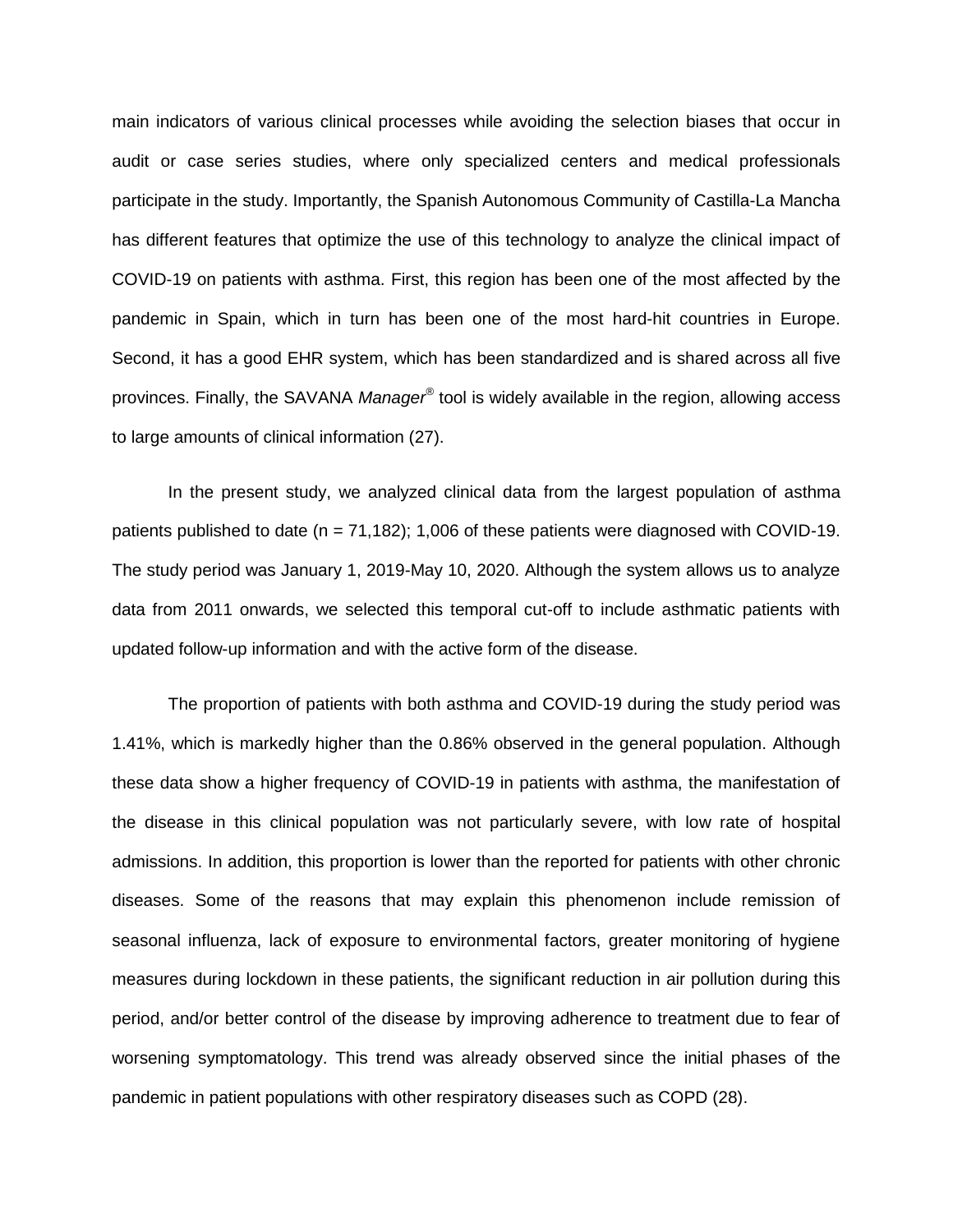Comorbidities play a major role in the manifestation of COVID-19-related complications. In our study, the manifestation of COVID-19 in patients with asthma was favored by older age, male sex, and the presence of several comorbidities. High blood pressure, dyslipidemia, diabetes, and obesity were the main risk factors for hospital admission due to poor prognosis. The lower risk associated with rhinitis and eczema is consistent with previous observations that allergic sensitization in asthma is linked to lower expression of ACE2 receptors in both upper and lower respiratory airways, suggesting a potential protective effect (29). As previously observed in the general population, mortality due to COVID-19 in patients with asthma mainly occurred in the elderly.

The possibility that different therapeutic options in patients with chronic respiratory diseases affects the incidence and prognosis of COVID-19 has been a matter of intense debate. As for asthma, it has been suggested that the use of ICS might yield a protective effect against COVID-19 (30, 31). Although an antiviral effect has been described in rhinovirus-induced exacerbations, these results are highly controversial. Peters et al (30) showed an association of ICS use and reduced expression of both ACE2 and TMPRSS2 receptors, thus implying that ICS may reduce the risk for SARS-CoV-2 infection and decrease COVID-19-related morbidity. Although our data cannot answer this question in a conclusive manner, they show that the proportion of patients who used ICS was significantly reduced in asthmatics who required hospitalization due to COVID-19. These findings are consistent with other studies showing that a combination of glycopyronium, formoterol, and budesonide prevents the replication of HCoV-229E (via inhibition of receptor expression and/or endosomal function), and that these drugs modulate infection-related inflammation in the respiratory tract (33). In our study, the three cortico-dependent patients in our study diagnosed with COVID-19 did not die from it; however, there is no experimental evidence to date regarding the effect of systemic corticosteroids in patients with asthma and COVID-19.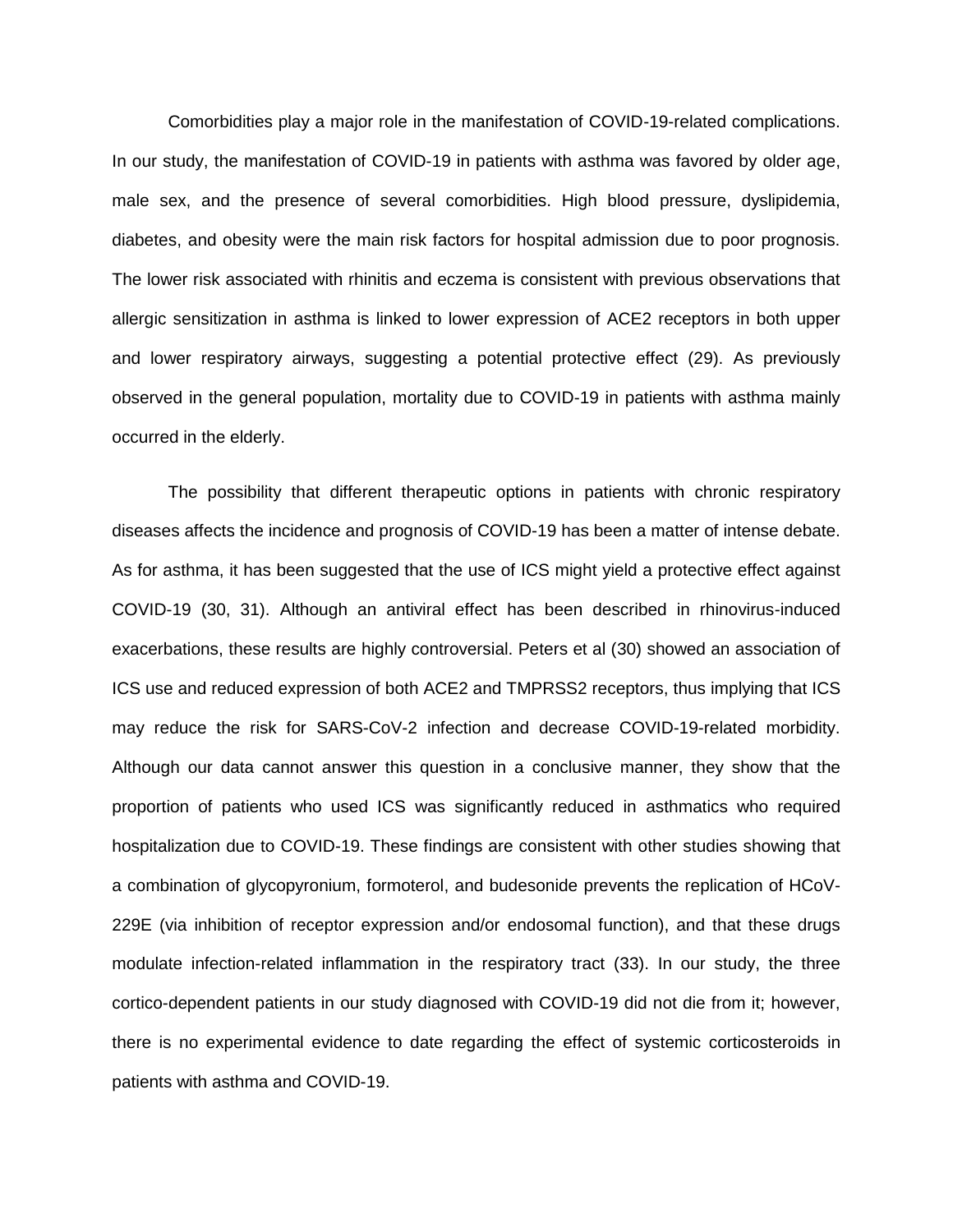Whether treatment with biologics in patients with asthma impacts SARS-CoV-2 infection or the incidence and prognosis of COVID-19 also remains unknown. In this context, there is no evidence supporting that either omalizumab or other drugs that suppress eosinophils directly modulate viral processes in patients with asthma (34,35). In our study, we identified a total of 865 patients treated with biologics. Among these, two patients required admission and only one died from COVID-19; this patient, however, had other comorbidities in addition to severe asthma, which may have contributed to his poor clinical outcome. Overall, our results support the safety of these drugs for the treatment of asthma in patients diagnosed with COVID-19. As with ICS use, our data suggest that biologics might be associated with a protective effect on the clinical course of these patients. However, we cannot rule out that the aforementioned favorable factors also contributed to a better disease prognosis.

Our findings are consistent with a recently reported clinical series of 220 asthmatic patients with COVID-19 in Chicago and surrounding Illinois suburbs, where asthma was not associated with an increased risk of hospitalization after adjusting for age, sex, gender, and comorbidities (RR of 0.96 [95%CI: 0.77-1.19]) (34). However, ICS use was associated with a non-statistically significant increased risk of hospitalization (RR of 1.39 [95%CI: 0.90-2.15]); in the same report, however, the interpretation of the effects of combined use of ICS and longacting beta agonists (LABA) and levels of care in these patients was not straightforward. These results warrant further research in patients with asthma and other clinical populations.

#### **Strengths and Limitations**

The strengths of the present study include immediacy, large sample size, and access to realworld evidence. In addition, our results must be interpreted in light of the following limitations. Frist, the main limitation of this type of studies is perhaps the lack of documented information. In Castilla-La Mancha, the digitalization of clinical records has been optimal since 2011. Not only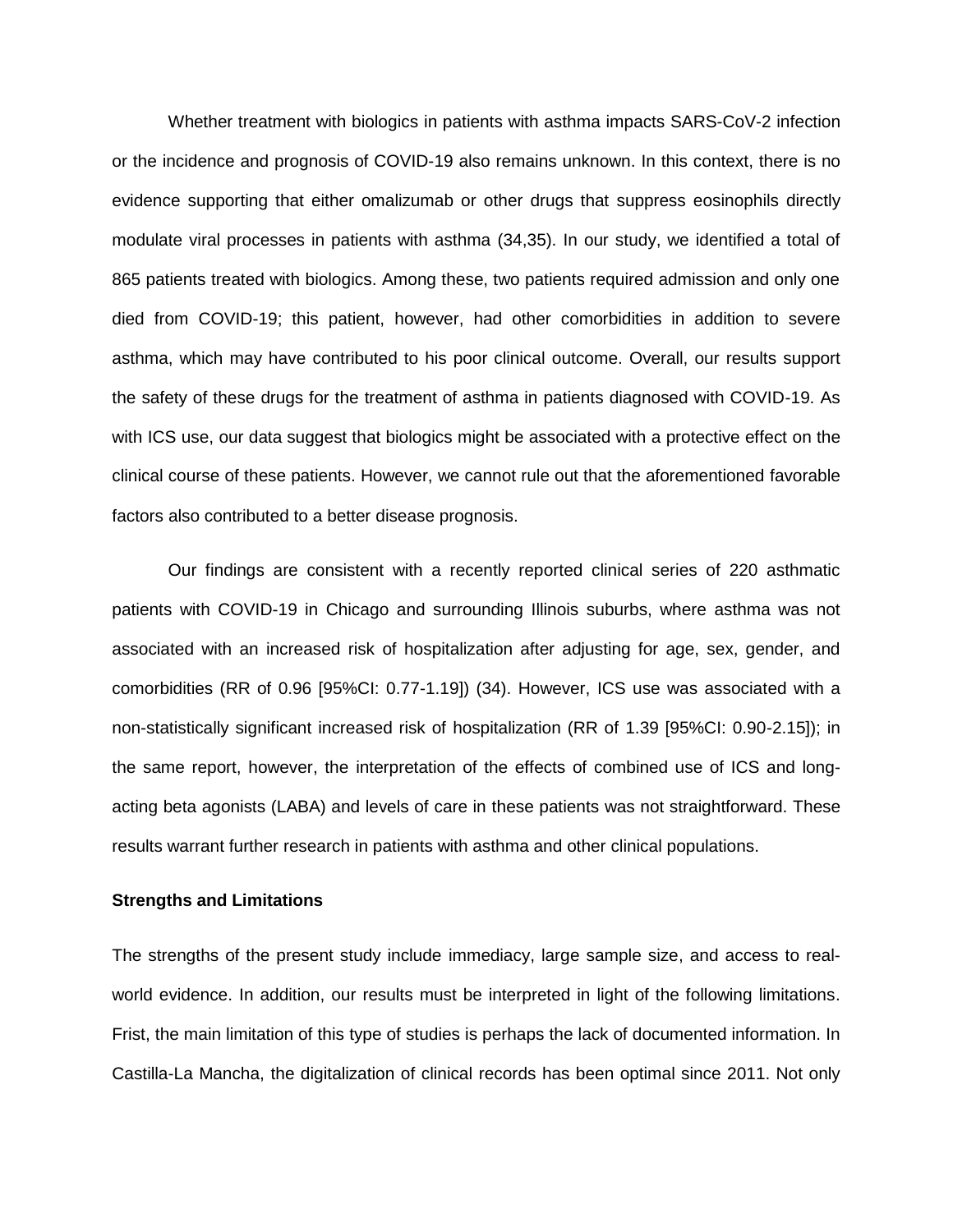the EHRs system is homogenous throughout the region, but its use has been universal for the past five years. Second, unlike classical research methods, reproducibility is not generally considered in big data studies, since the latter involve large amounts of information collected from the whole target population. Because we exclusively analyzed the data captured in EHRs, the quality of the results reported for some variables is directly tied to the quality of the clinical records; in many cases, EHRs may be partially incomplete and not capture all the relevant clinical information from a given patient. Third, because this study was not designed to collect variables in a strict, *a priori* fashion, there were some variables that were not properly documented and were therefore not analyzed. Fourth, the sub-analysis presented in Table 3 is based on the experience of only 20 patients with both COVID-19 and asthma, and under treatment with biologics. Thus, these results must be interpreted considering the limited statistical power. In addition, the more positive outcomes reported in these patients may be partly due to a more consistent avoidance of external hazards and compliance with both their asthma treatment and protective interventions (i.e., face masks, social distancing, and hand hygiene). Finally, our study sample comprised COVID-19 cases confirmed by both PCR/serological tests and clinical criteria (i.e. symptomatology, imaging, and laboratory results). Of note, PCR and other rapid laboratory tests for the detection of SARS-CoV-2 were not routinely used in Spain during the onset of the pandemic. The decision to include clinically diagnosed COVID-19 cases is further supported by recent data questioning the clinical validity and sensitivity of symptom- and image-based identification of patients with COVID-19, especially in the early stages of the disease (37-39).

#### **Conclusion**

We conclude that *a)* the frequency of SARS-CoV-2 infection has been low in patients with asthma, although higher than in the general population, *b)* the increased risk for hospitalization due to COVID-19 in patients with asthma is largely associated with age and related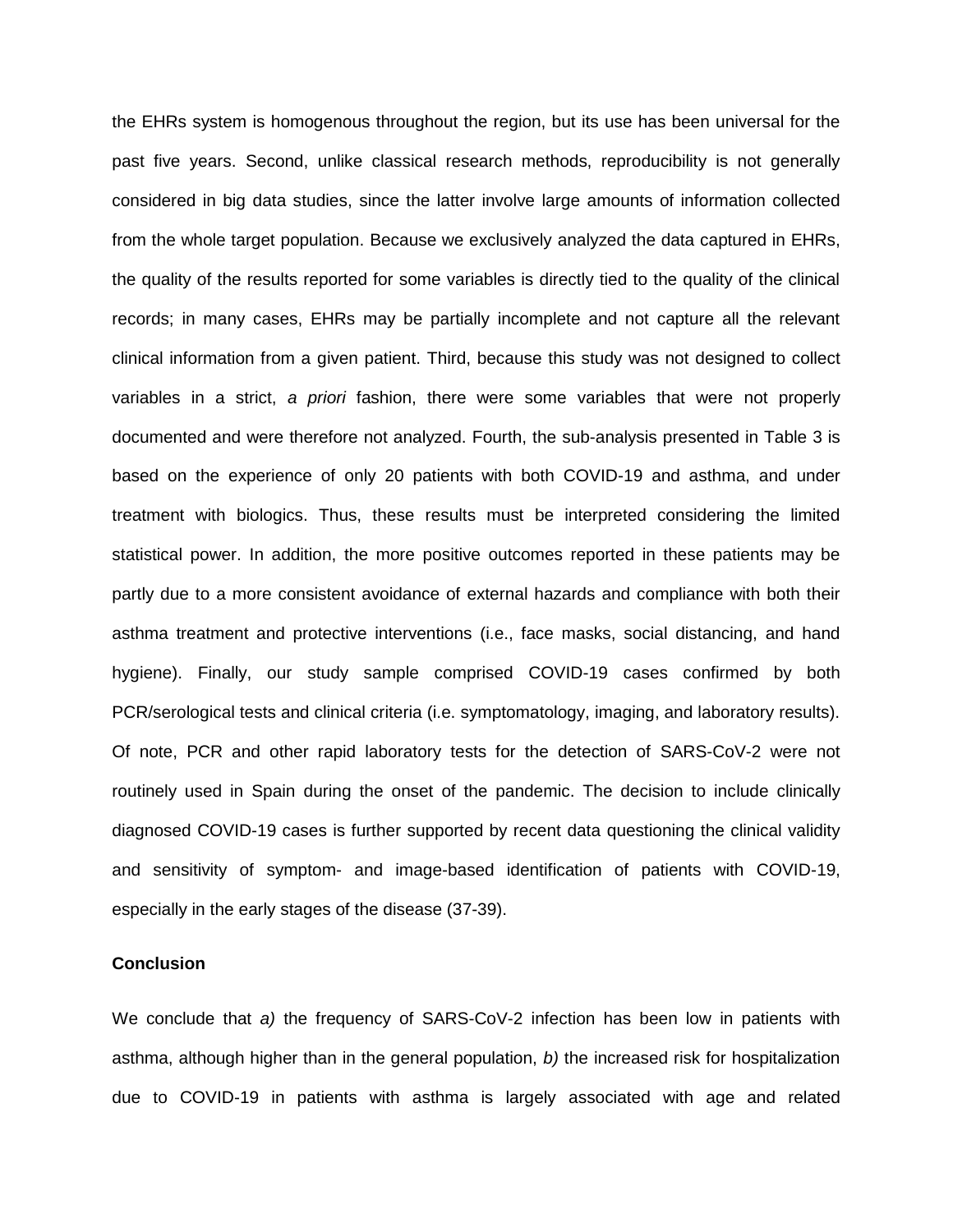comorbidities; mortality mainly affected elderly patients, *c)* ICS showed a safe profile; compared to asthmatic patients who required hospitalization due to COVID-19, a significantly higher percentage of non-hospitalized patients used ICS, and *d)* although biologics-treated patients with asthma typically present with the most severe manifestations of the disease, and considering the caveats associated with a reduced sample size in this sub-analysis, we found that the number of COVID-19-related admissions and mortality in these patients was strikingly low; thus, further exploration of a possible protective effect associated with the use of these therapeutic agents is warranted.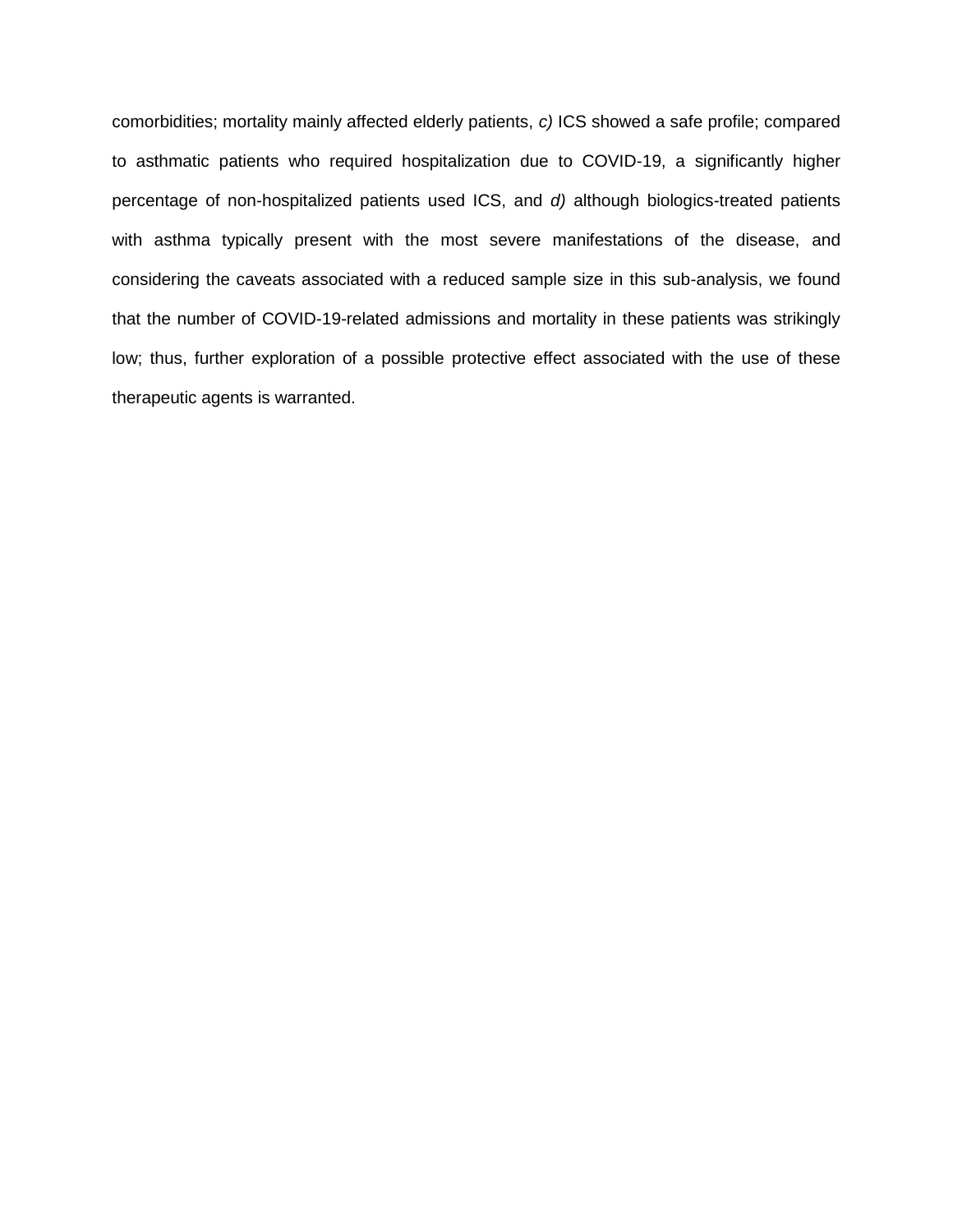#### **REFERENCES**

- 1. The Global Asthma Report 2014. Available at: http:// [www.globalasthmareport.org/](http://www.globalasthmareport.org/) burden/ burden.php
- 2. GBD Chronic Respiratory Disease Collaborators. Prevalence and attributable health burden of chronic respiratory diseases, 1990-2017: a systematic analysis for the Global Burden of Disease Study 2017. Lancet Respir Med. 2020 Jun; 8 (6):585-596. doi: 10.1016/S2213-2600(20)30105-3.
- 3. Fergeson JE, Patel SS, Lockey RF. Acute asthma, prognosis, and treatment. J Allergy Clin Immunol. 2017; 139 (2): 438-447. doi: 10.1016/j.jaci.2016.06.054. Epub 2016 Aug 20. Review.
- 4. Gibson GJ, Loddenkemper R, Lundbäck B, Sibille Y. Respiratory health and disease in Europe: the new European Lung White Book. Eur Respir J. 2013; 42 (3):559–63.
- 5. Urrutia I, Aguirre U, Sunyer J, Plana E, Muniozguren N, Martínez-Moratalla J, et al. Cambios en la prevalencia de asma en la población española del Estudio de Salud Respiratoria de la Comunidad Europea (ECRHSII). Arch Bronconeumol. 2007; 43(8):425-30.
- 6. Quirce S, Plaza V, Picado C, Vennera M, Casafont J. Prevalence of uncontrolled severe persistent asthma in pneumology and allergy hospital units in Spain. J Investig Allergol Clin Immunol 2011; 21: 466–71.
- 7. Olaguibel JM, Quirce S, Juliá B, Fernández C, Fortuna AM, Molina J, et al. Measurement of asthma control according to Global Initiative for Asthma guidelines: a comparison with the Asthma Control Questionnaire. Respir Res 2012; 13:50. [https://doi.org/10.1186/1465-9921-13-50.](https://doi.org/10.1186/1465-9921-13-50)
- 8. Jackson DJ, Trujillo-Torralbo MB, del-Rosario J, Bartlett NW, Edwards MR, Mallia P, Walton RP, Johnston SL. The influence of asthma control on the severity of virusinduced asthma exacerbations. J Allergy Clin Immunol. 2015;136(2):497-500.e3. doi: 10.1016/j.jaci.2015.01.028. Epub 2015 Mar 13. PMID: 25772596]."
- 9. Papi A, Brightling C, Pedersen SE, Reddel HK. Asthma. The Lancet 2018; 391: 783– 800.<https://doi.org/10.1016/S0140-6736> (17) 33311-1
- 10. Ritchie AI, Jackson DJ, Edwards MR, Johnston SL. Airway Epithelial Orchestration of Innate Immune Function in Response to Virus Infection. A Focus on Asthma. Ann Am Thorac Soc. 2016 Mar;13 Suppl 1:S55-63. doi: 10.1513/AnnalsATS.201507-421MG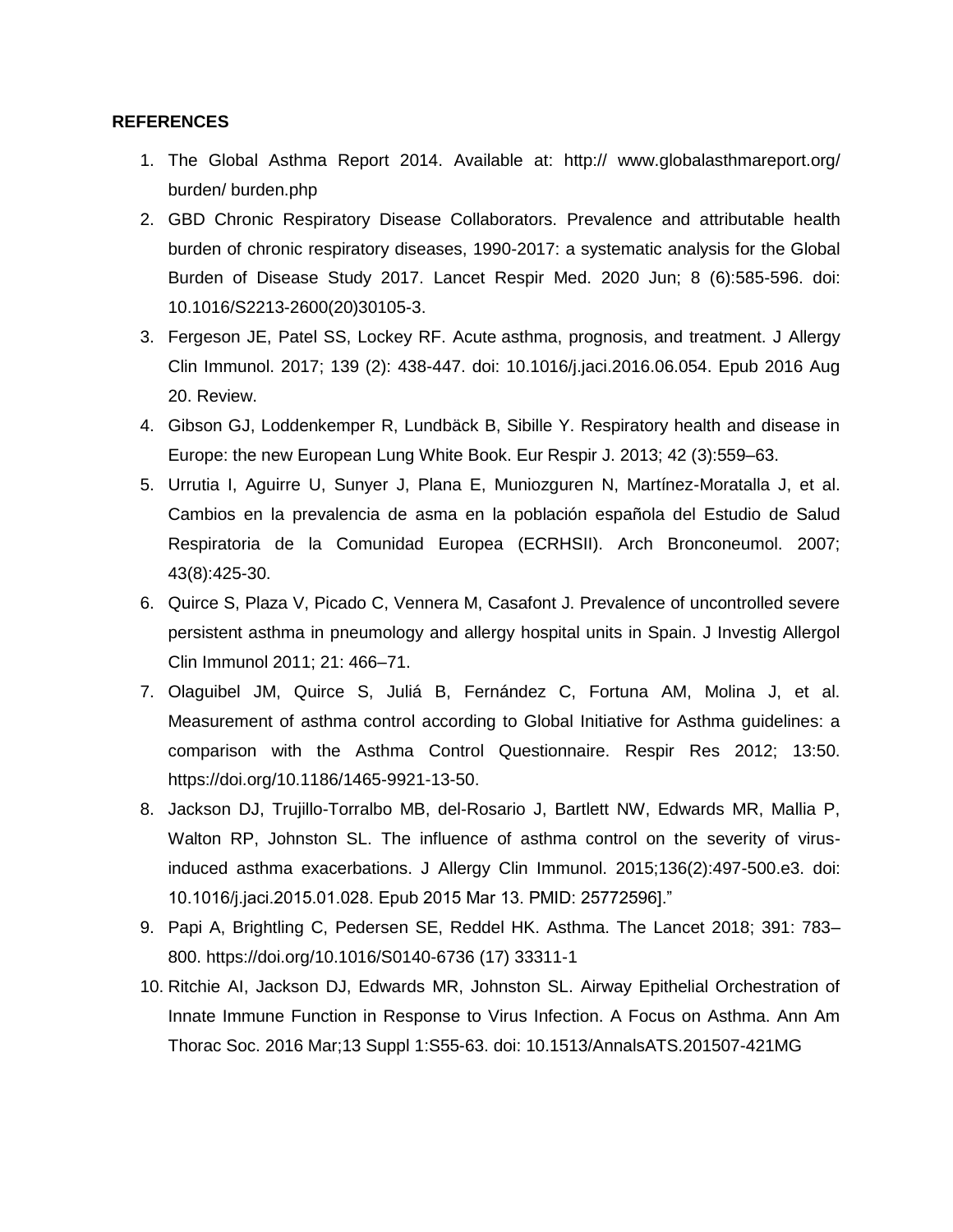- World Health Organization. Coronavirus disease (COVID-19) outbreak **[https://www.who.int/emergencies/diseases/novel-coronavirus-2019/events-as](https://www.who.int/emergencies/diseases/novel-coronavirus-2019/events-as-they-happen.)[they-happen.](https://www.who.int/emergencies/diseases/novel-coronavirus-2019/events-as-they-happen.)**
- 12. Li Q, Guan X, Wu P, Wang X, Zhou L, Tong Y, et al. Early Transmission Dynamics in Wuhan, China, of Novel Coronavirus–Infected Pneumonia. New England Journal of Medicine. 2020 Mar 26;382(13):1199-1207. doi: 10.1056/NEJMoa2001316.
- 13. Chow EJ, Doyle JD, Uyeki TM. Influenza virus-related critical illness: prevention, diagnosis, treatment. Crit Care. 2019 Jun 12;23(1):214. doi: 10.1186/s13054-019-2491- 9.
- 14. Goyal P, Choi JJ, Pinheiro LC, Schenck EJ, Chen R, Jabri A, et al. Clinical Characteristics of Covid-19 in New York City. N Engl J Med 2020. **<https://doi.org/10.1056/NEJMc2010419>**.
- 15. Li X, Xu S, Yu M, Wang K, Tao Y, Zhou Y, et al. Risk factors for severity and mortality in adult COVID-19 inpatients in Wuhan. J Allergy Clin Immunol 2020. **<https://doi.org/10.1016/j.jaci.2020.04.006>**.
- 16. Johnston SL. Asthma and COVID-19: is asthma a risk factor for severe outcomes? Allergy 2020. **<https://doi.org/10.1111/all.14348>**.
- 17. Mallappallil M, Sabu J, Gruessner A, Salifu M. A review of big data and medical research. SAGE Open Med. 2020 Jun 25; 8: 2050312120934839. doi: 10.1177/2050312120934839. eCollection 2020
- 18. Hernandez Medrano ITG, J; Belda, C; Urena, A; Salcedo, I; Espinosa-Anke, L; Saggion, H. SAVANA: Re-using Electronic Health Records with Artificial Intelligence. International Journal of Interactive Multimedia and Artificial Intelligence. 2017; 4 (7):8-12.
- 19. Espinosa-Anke LT, Pardo A, Medrano I, Ureña A, Salcedo I, Saggion H. SAVANA: A Global Information Extraction and Terminology Expansion Framework in the Medical Domain Procesamiento del Lenguaje Natural. 2016; 57: 23-30.
- 20. von Elm E, Altman DG, Egger M, Pocock SJ, Gøtzsche PC, Vandenbroucke JP; STROBE Initiative. The Strengthening the Reporting of Observational Studies in Epidemiology (STROBE) statement: guidelines for reporting observational studies. Lancet 2007; 370: 1453-1457.
- 21. Benson T. Principles of Health Interoperability HL7 and SNOMED. London: Springer. 201.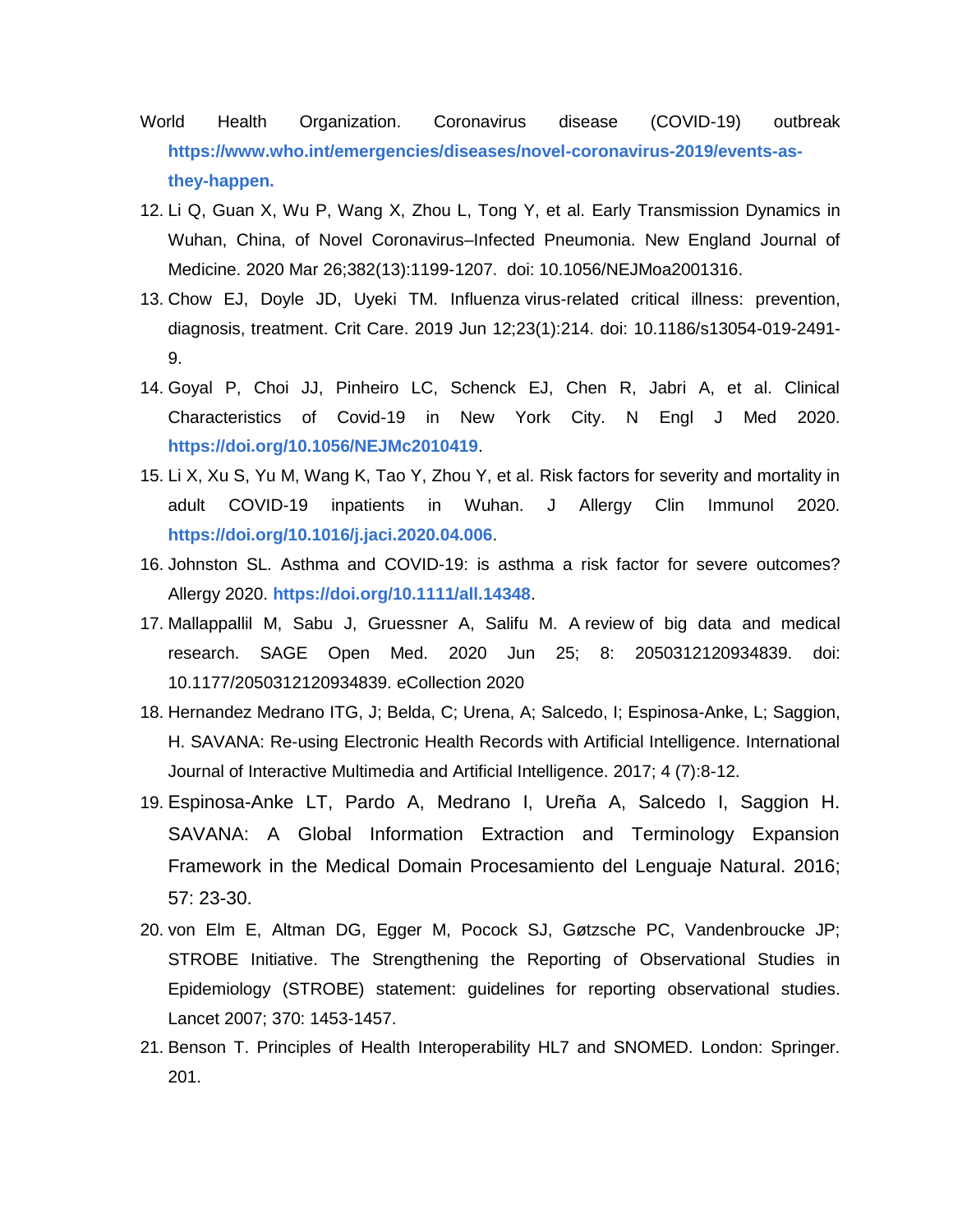- 22. Baeza-Yates RA, Ribeiro-Neto B. 1999. Modern Information Retrieval. Addison-Wesley Longman Publishing Co., Inc., Boston, MA, USA.
- 23. Zhang J-J, Dong X, Cao Y-Y, Yuan Y-D, Yang Y-B, Yan Y-Q, et al. Clinical characteristics of 140 patients infected with SARS-CoV-2 in Wuhan, China. Allergy 2020. **<https://doi.org/10.1111/all.14238>**.
- 24. Liu S, Zhi Y, Ying S. COVID-19 and Asthma: Reflection During the Pandemic. Clin Rev Allergy Immunol 2020. **<https://doi.org/10.1007/s12016-020-08797-3>**.
- 25. Gupta A, Bush A, Nagakumar P. Asthma in children during the COVID-19 pandemic: lessons from lockdown and future directions for management. Lancet Respir Med 2020 Published Online June 25, 2020. **[https://doi.org/10.1016/S2213-2600\(20\)30278-2](https://doi.org/10.1016/S2213-2600(20)30278-2)**
- Almonacid Sánchez C, Melero Moreno C, Quirce Gancedo S, Sánchez-Herrero MG, Álvarez Gutiérrez FJ, Bañas Conejero D, et al. PAGE Study: Summary of a study protocol to estimate the prevalence of severe asthma in Spain using big-data methods. J Investig Allergol Clin Immunol 2020:0. **<https://doi.org/10.18176/jiaci.0483.>**
- 27. Izquierdo JL, Morena D, Gonzalez Y, Paredero JM, Perez B, Graziani D, Gutierrez M, Rodriguez JM. Clinical Management of COPD in a Real-World Setting. A Big Data Analysis. Arch Bronconeumol 2020. 2020 Feb 22; S0300-2896(20)30012-0. doi: 10.1016/j.arbres.2019.12.025.Online ahead of print
- 28. Guan W-J, Liang W-H, Zhao Y, et al on behalf of China Medical Treatment Expert Group for COVID-19. Comorbidity and its impact on 1590 patients with COVID-19 in China: a nationwide analysis. Eur Respir J. 2020; In press. doi: [https://doi.org/10.1183/13993003.00547-2020.](https://doi.org/10.1183/13993003.00547-2020)
- 29. Wang R, Bikov A, Fowler SJ. Thorax Epub ahead of print. doi:10.1136/thoraxjnl-2020- 2151189.
- 30. Halpin DMG, Singh D, Hadfield RM. Inhaled corticosteroids and COVID-19: a systematic review and clinical perspective. Eur Respir J 2020;55. **<https://doi.org/10.1183/13993003.01009-2020>**
- 31. Grünberg K, Sharon RF, Sont JK, et al. Rhinovirus-Induced airway inflammation in asthma: effect of treatment with inhaled corticosteroids before and during experimental infection. Am J Respir Crit Care Med 2001; 164: 1816–22.
- 32. Peters MC, Sajuthi S, Deford P, Christenson S, Rios CL, Montgomery MT, et al; National Heart, Lung, and Blood Institute Severe Asthma Research Program-3 Investigators. COVID-19 Related Genes in Sputum Cells in Asthma: Relationship to Demographic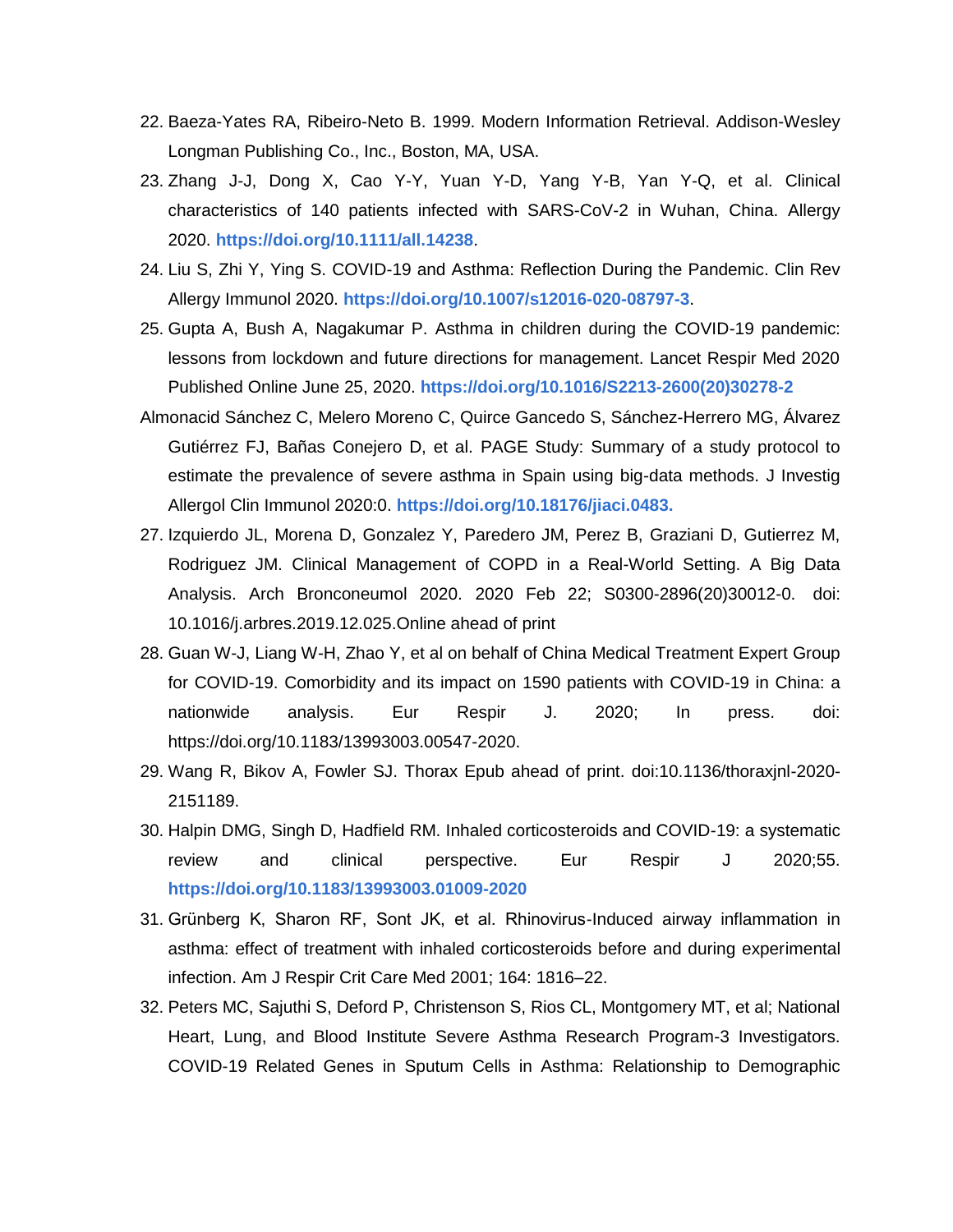Features and Corticosteroids. Am J Respir Crit Care Med. 2020 Apr 29. doi: 10.1164/rccm.202003-0821OC. Online ahead of print.

- 33. Yamaya M, Nishimura H, Deng X, Sugawara M, Watanabe O, Nomura K, et al. Inhibitory effects of glycopyrronium, formoterol, and budesonide on coronavirus HCoV-229E replication and cytokine production by primary cultures of human nasal and tracheal epithelial cells. Respir Investig. 2020 May;58(3):155-168. doi: 10.1016/j.resinv.2019.12.005. Epub 2020 Feb 21.
- 34. Esquivel A, Busse WW, Calatroni A, et al. Effects of omalizumab on rhinovirus infections, illnesses, and exacerbations of asthma. Am J Respir Crit Care Med 2017; 196: 985–92
- 35. Sabogal Piñeros YS, Bal SM, van de Pol MA, et al. Anti-IL-5 in mild asthma alters rhinovirus-induced macrophage, B-cell,and neutrophil responses (material). A placebocontrolled, double-blind study. Am J Respir Crit Care Med 2019; 199: 508–17.
- 36. Chhiba KD, Patel GB, Vu THT, et al. Prevalence and characterization of asthma in hospitalized and non-hospitalized patients with COVID-19 [published online ahead of print, 2020 Jun 15]. *J Allergy Clin Immunol*. 2020; S0091-6749(20)30840-X. doi: 10.1016/j.jaci.2020.06.010
- 37. Long C, Xu H, Shen Q, Zhang X, Fan B, Wang C, Zeng B, Li Z, Li X, Li H. Diagnosis of the Coronavirus disease (COVID-19): rRT-PCR or CT? Eur J Radiol 2020: 126: 108961.
- 38. Wang W, Xu Y, Gao R, Lu R, Han K, Wu G, Tan W. Detection of SARS-CoV-2 in Different Types of Clinical Specimens. JAMA 2020.
- 39. T, Yang Z, Hou H, Zhan 429 C, Chen C, Lv W, Tao Q, Sun Z, Xia L. Correlation of Chest CT and RT-PCR Testing in Coronavirus Disease 2019 (COVID-19) in China: A Report of 1014 Cases. Radiology: 0(0): 200642.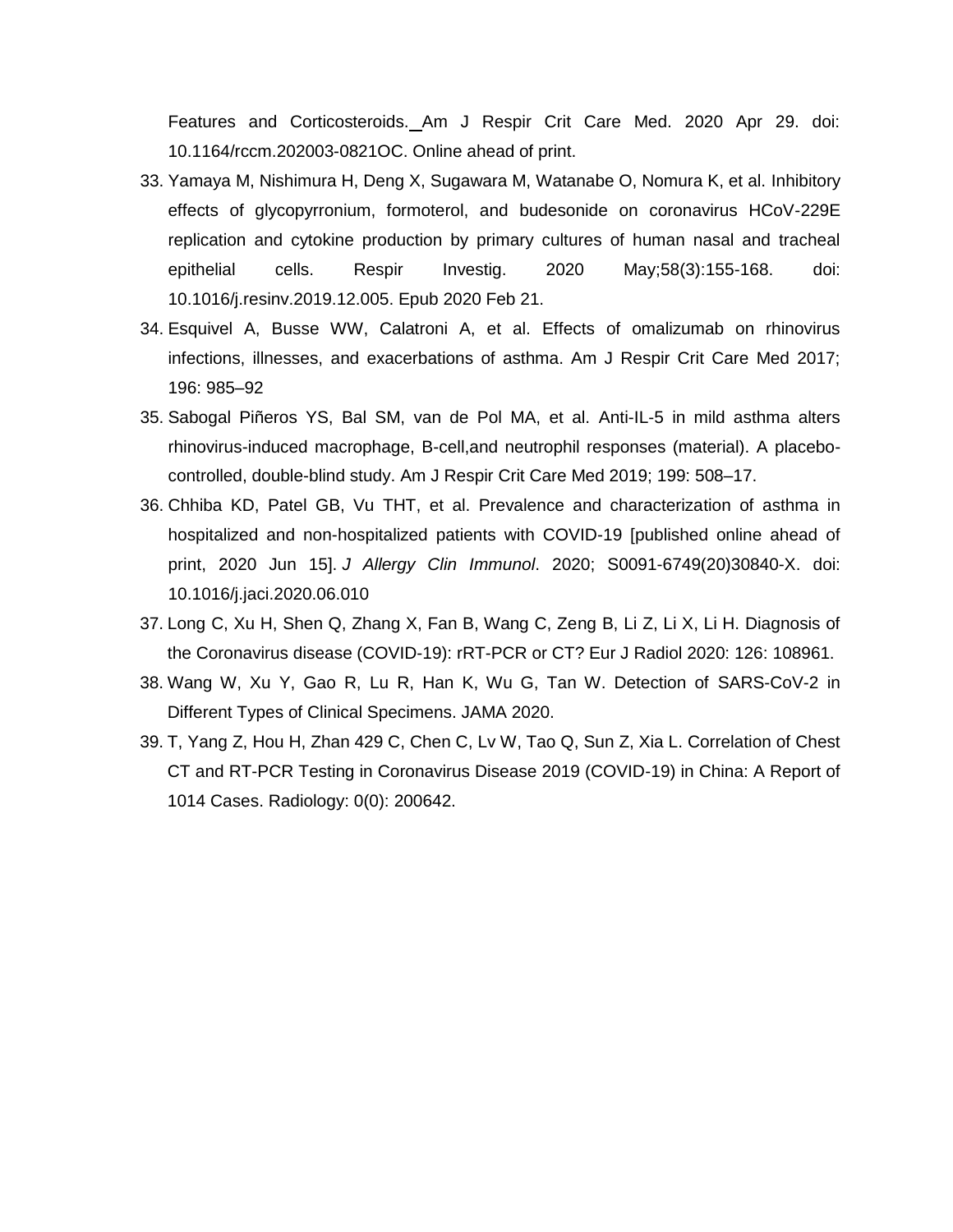

**FIGURE 1. Patient Flowchart.** Flowchart depicting the total number (%) of patients with available EHRs, the number of patients with asthma, the number of patients diagnosed with COVID-19, and of those, the number of hospitalizations after diagnosis during the study period (January  $1^{st}$ , 2020-May  $10^{th}$ , 2020). All percent values are computed in relation to the immediately above level.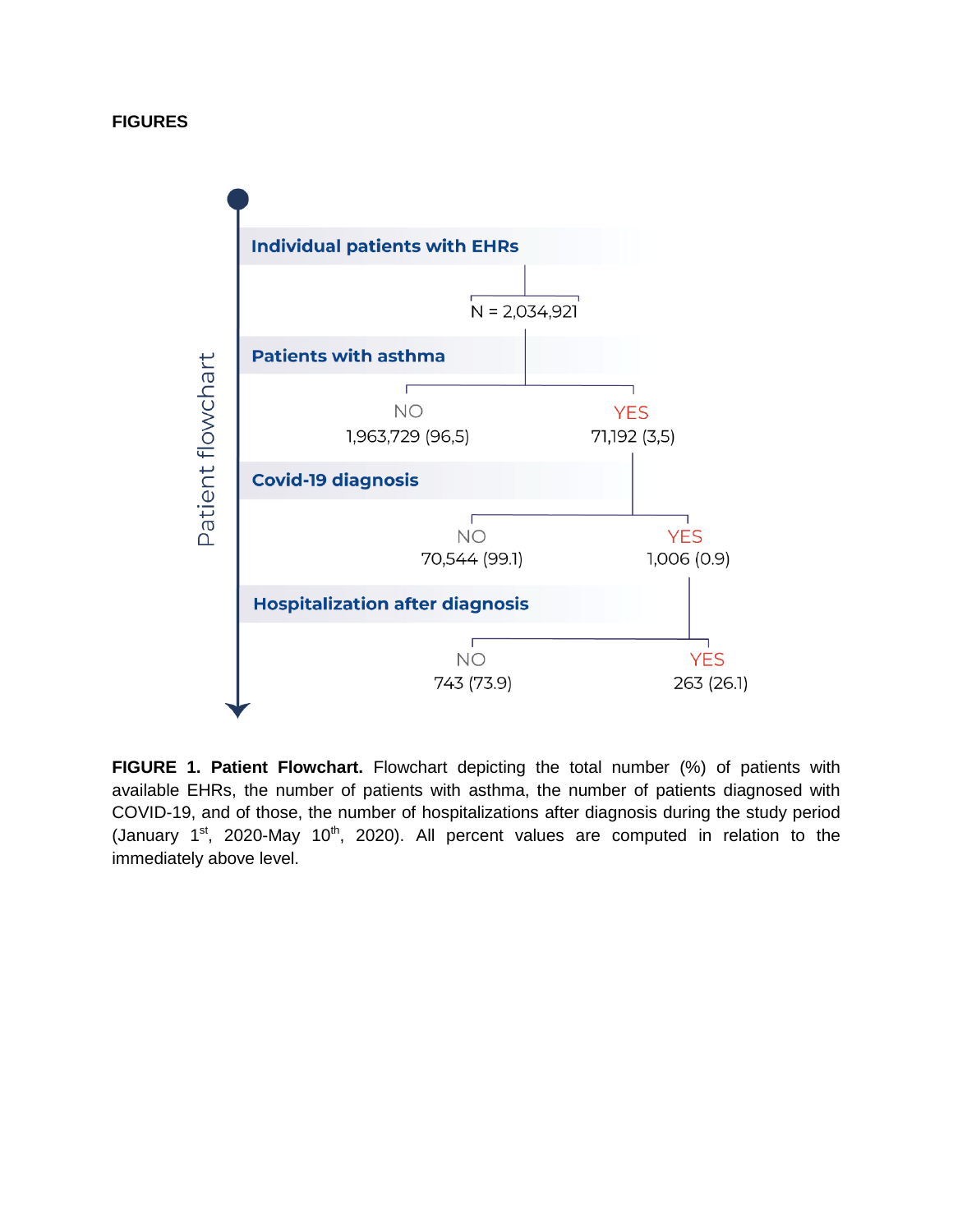### **TABLES**

|                                  | Asthma<br>$(n=71, 182)$ | Asthma without<br>COVID-19<br>$(n=70, 176)$ | Asthma with<br>COVID-19<br>$(n=1,006)$ | OR (95% CI)<br>$P$ value $*$    |
|----------------------------------|-------------------------|---------------------------------------------|----------------------------------------|---------------------------------|
| Age                              |                         |                                             |                                        |                                 |
| Years<br>(mean $\pm$ SD)         | $42 + 24$               | $41 + 24$                                   | $55 + 20$                              | < .001                          |
| Sex                              |                         |                                             |                                        |                                 |
| Female (%)                       | 59                      | 59                                          | 66                                     | $1.34(1.18 - 1.54)$<br>$-.001$  |
| Tobacco use (%)                  | 10                      | $\mathsf g$                                 | 11                                     | $1.25(1,03 - 1.53)$<br>0.02     |
| Comorbidities                    |                         |                                             |                                        |                                 |
| Arterial<br>Hypertension<br>(% ) | 24                      | 24                                          | 39                                     | $2.02$ (1.78 - 2.30)<br>$-.001$ |
| Dyslipidemia<br>(% )             | 17                      | 17                                          | 26                                     | $1.72(1.49 - 1.98)$<br>$-.001$  |
| <b>Diabetes</b><br>Mellitus (%)  | 11                      | 10                                          | 16                                     | $1.72$ (1.45 - 2.03)<br>$-.001$ |
| Obesity (%)                      | 10                      | 10                                          | 13                                     | 1.35 (1.12-1.62)<br>$-.001$     |
| Rhinitis (%)                     | 33                      | 33                                          | 17                                     | $0.42(0.35 - 0.49)$<br>$-.001$  |
| Eczema (%)                       | $\overline{7}$          | $\overline{7}$                              | 1                                      | $0.50(0.40 - 0.76)$<br>< .001   |

| Table 1. Demographic and clinical characteristics of patients with asthma with/without COVID-19 |  |
|-------------------------------------------------------------------------------------------------|--|
|-------------------------------------------------------------------------------------------------|--|

\* Patients with asthma with COVID-19 vs. patients with asthma without COVID-19-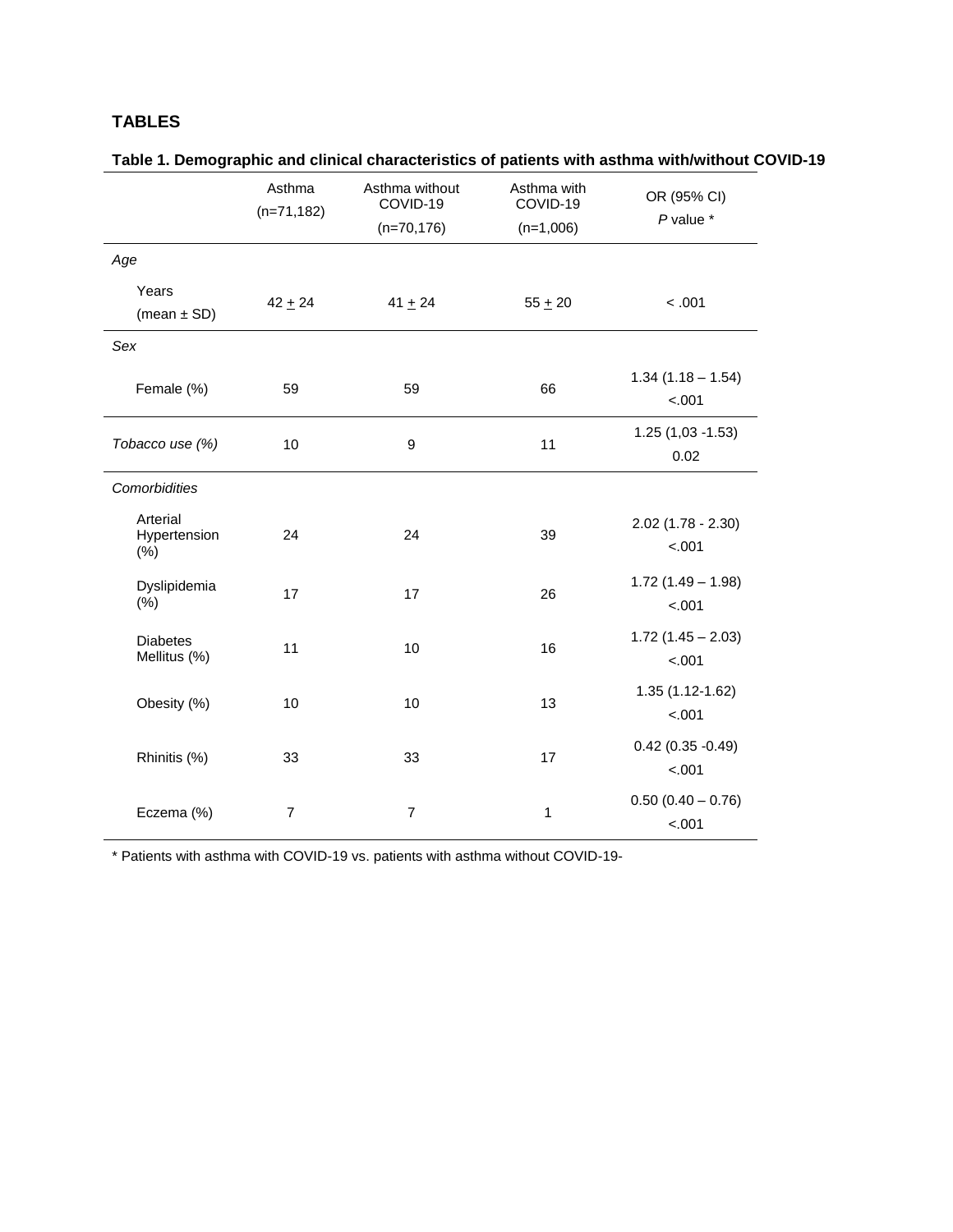|                                     | Asthma $+$<br>COVID-19<br>$(n=1,006)$ | Asthma + COVID-19<br>Non-Hospitalized<br>$(n=743)$ | Asthma + COVID-19<br>Hospitalized<br>$(n=263)$ | OR (95% CI)<br>$P$ value $*$   |
|-------------------------------------|---------------------------------------|----------------------------------------------------|------------------------------------------------|--------------------------------|
| Age                                 |                                       |                                                    |                                                |                                |
| Years<br>(mean $\pm$ SD)            | $55 + 20$                             | $52 + 20$                                          | $63 + 18$                                      | $-.001$                        |
| Sex                                 |                                       |                                                    |                                                |                                |
| Female (%)                          | 66                                    | 67                                                 | 61                                             | $0.76$ (0.57 - 1.02)<br>0.07   |
| Tobacco use (%)                     | $\overline{7}$                        | $\overline{7}$                                     | 6                                              | $0.69$ (0.37 - 1.29)<br>0.29   |
| Comorbidities                       |                                       |                                                    |                                                |                                |
| Arterial<br>Hypertension<br>$(\% )$ | 39                                    | 34                                                 | 54                                             | $2.27(1.71 - 3.03)$<br>$-.001$ |
| Dyslipidemia<br>(% )                | 27                                    | 21                                                 | 38                                             | $2.31(1.70 - 3.13)$<br>$-.001$ |
| <b>Diabetes</b><br>Mellitus (%)     | 15                                    | 13                                                 | 21                                             | $1.76(1,22 - 2,54)$<br>0.002   |
| Obesity (%)                         | 13                                    | 12                                                 | 18                                             | $1.60(1.09 - 2.35)$<br>0.02    |

**Table 2. Demographic and clinical characteristics of patients with asthma and COVID-19 that required a hospital admission.**

\* Non-hospitalized patients vs. hospitalized patients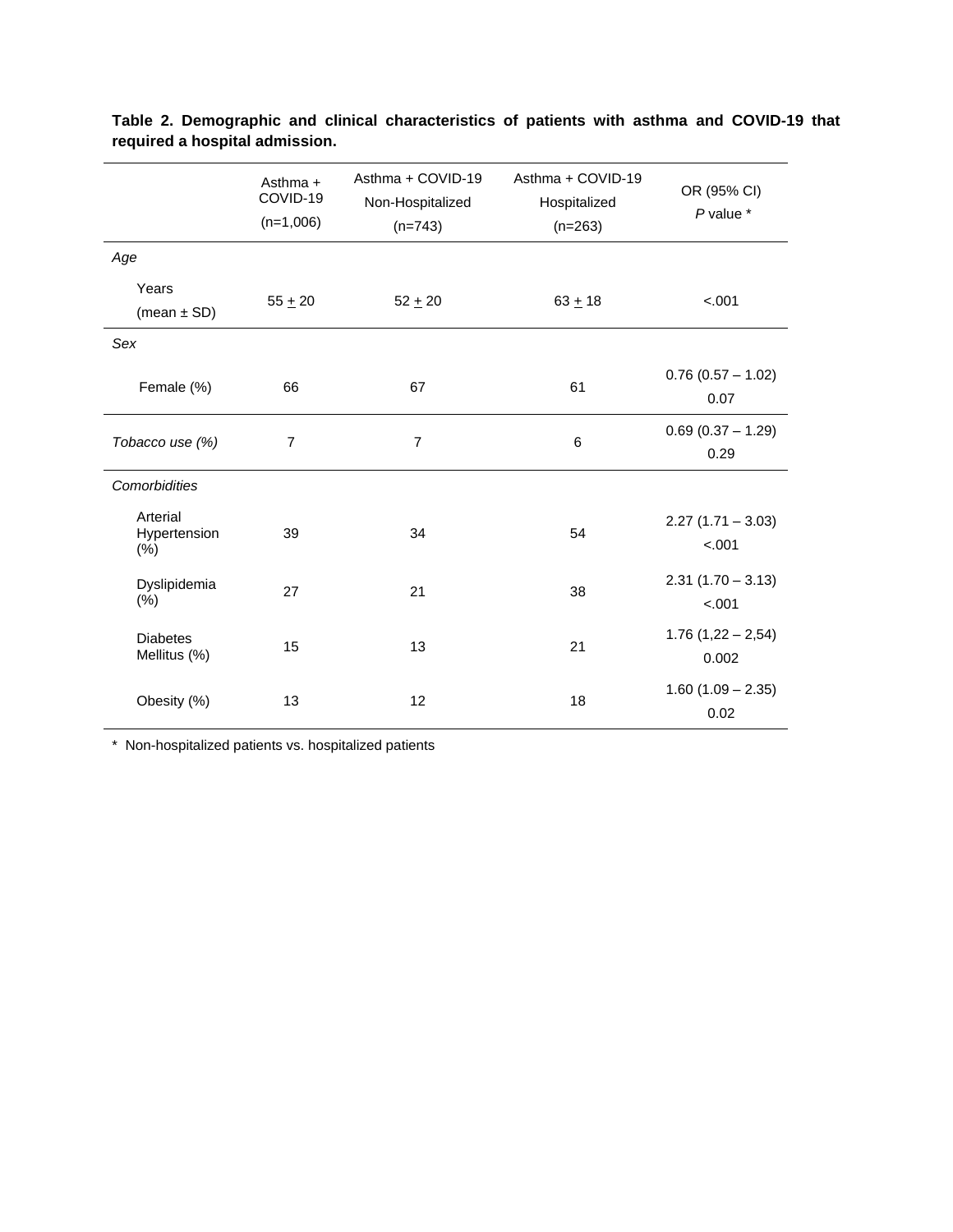|                                                                                                  | Asthma + COVID-19<br>(Jan. 1 <sup>st</sup> - May 10 <sup>th</sup> , 2020) | Asthma + COVID-19<br>Hospitalized<br>(Jan $1^{st}$ -May 10th, 2020) | P value |
|--------------------------------------------------------------------------------------------------|---------------------------------------------------------------------------|---------------------------------------------------------------------|---------|
| Patients with asthma $(N = 71.182)$<br>(Jan 1 <sup>st</sup> , 2019 – May 10 <sup>th,</sup> 2020) | 1.006                                                                     | 263                                                                 |         |
| Asthma $+ \geq 1$ ICS<br>$(N = 42.171; 59,23%$ of asthmatics)                                    | 619                                                                       | 127                                                                 | $-.001$ |
| Asthma $+ \ge 1$ Biologics<br>$(N = 865; 1,21%$ of asthmatics) *                                 | 18                                                                        | $\overline{2}$                                                      |         |
| Omalizumab (n=641)                                                                               | 9                                                                         | 0                                                                   |         |
| Mepolizumab (n=308)                                                                              | 7                                                                         | 2                                                                   |         |
| Benralizumab (n=98)                                                                              | 2                                                                         | 0                                                                   |         |
| Reslizumab (n=26)                                                                                |                                                                           | 0                                                                   |         |

**Table 3. Treatment of patients with asthma and COVID-19: ICS and biologics in hospitalized vs. non-hospitalized patients.**

\* 54% of the patients treated with Mepolizumab had been previously treated with Omalizumab; 65% of patients treated with Benralizumab had previously been treated with Omalizumab and 35% with Mepolizumab. Most of the patients treated with Reslizumab had been previously treated with Omalizumab and Mepolizumab.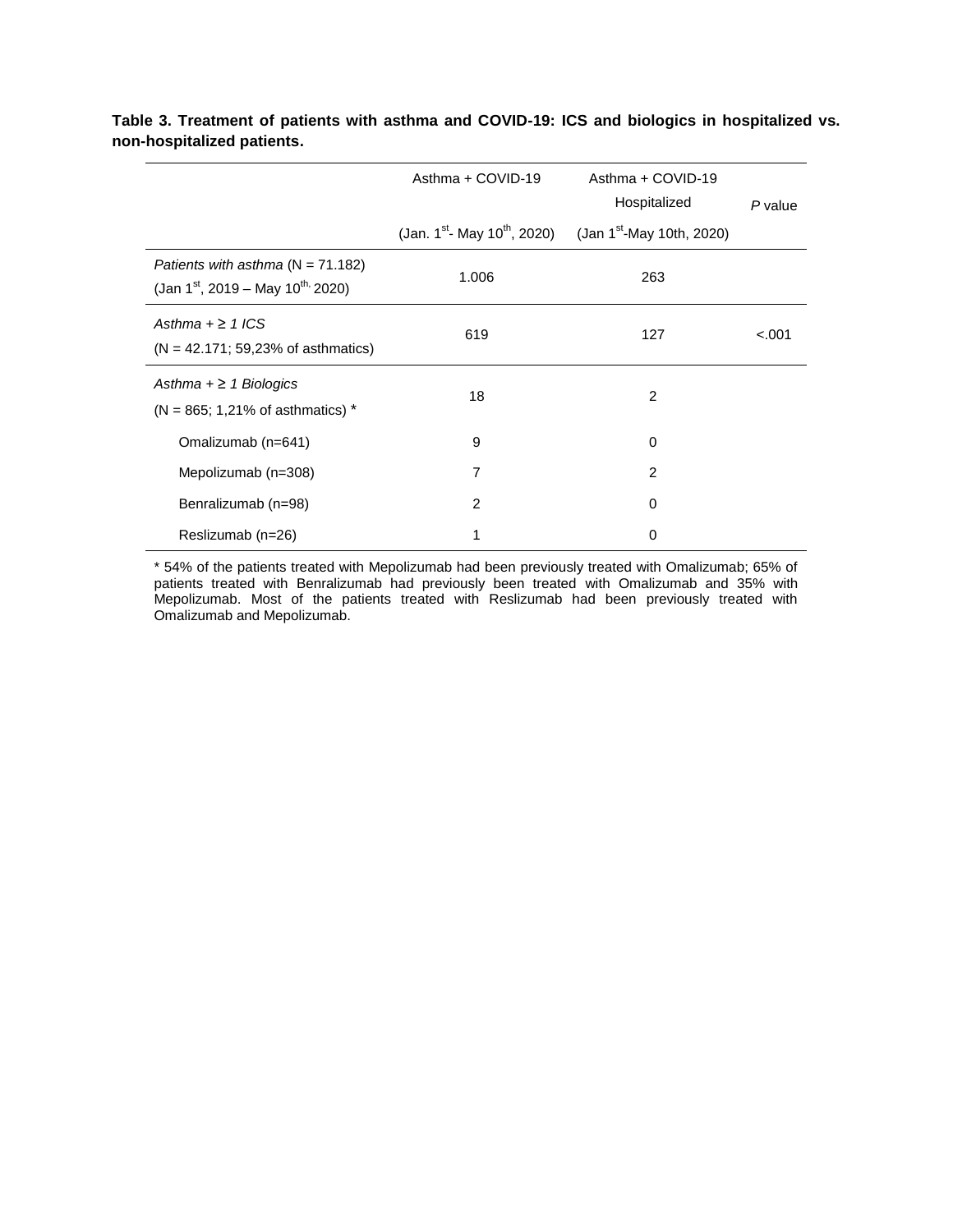|                          | Asthma with<br>COVID-19 | Asthma without<br>COVID-19 | OR (95% CI)<br>P value |
|--------------------------|-------------------------|----------------------------|------------------------|
| Age                      |                         |                            |                        |
| Years<br>(mean $\pm$ SD) | $78 + 17$               | $76 + 17$                  | $-.001$                |
| Sex                      |                         |                            |                        |
| Female (%)               | 61                      | 71                         | $0.64$ (0.56 - 0.73)   |
| Mortality (%)            | 2.29                    | 0.54                       | $2.29(4.35 - 6.66)$    |

#### **Table 4. In-hospital mortality in asthmatic patients with / without COVID-19**